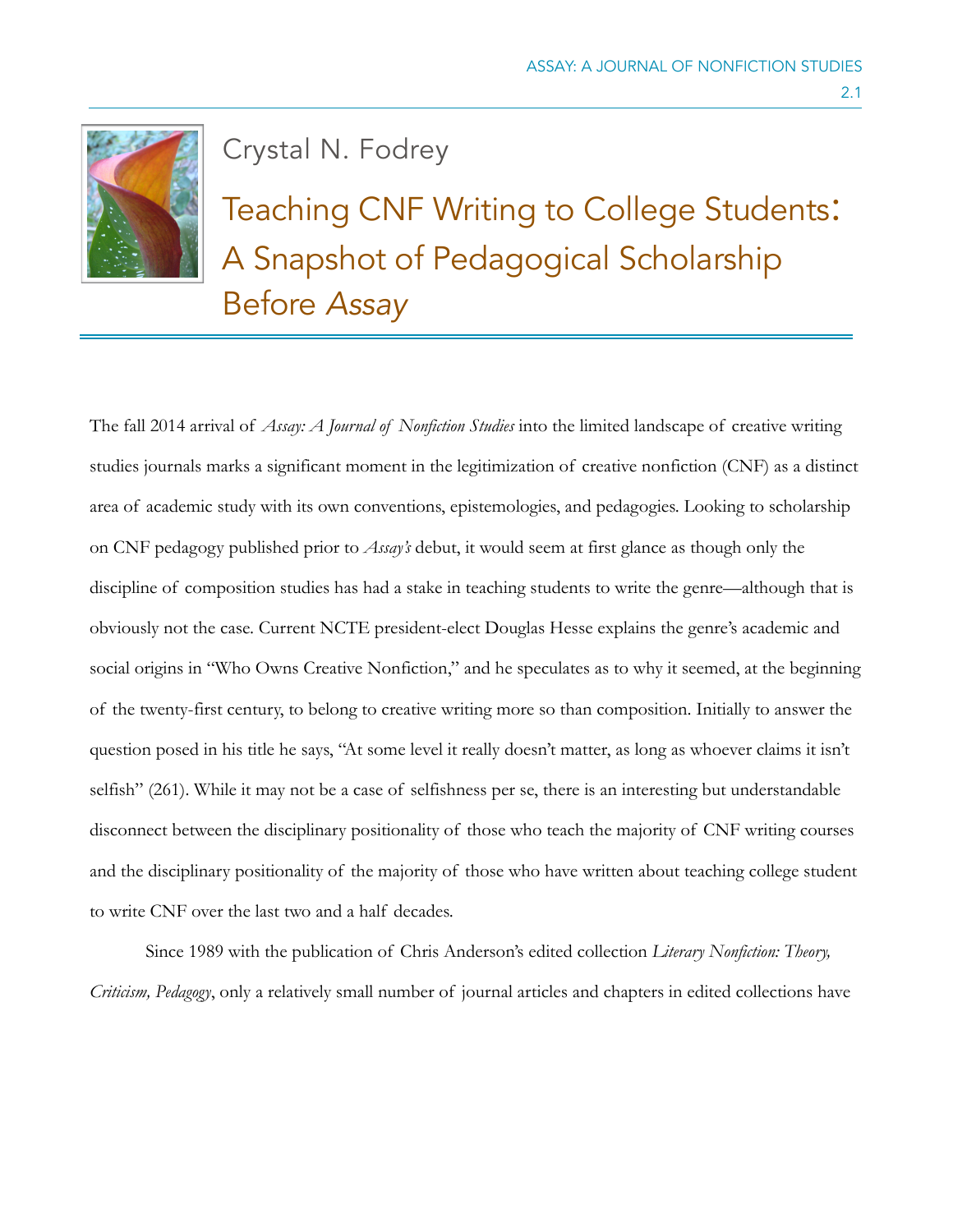appeared discussing college-level CNF writing pedagogy specifically.<sup>1</sup> Despite the ever-growing number of undergraduate and graduate-level courses in CNF that exist within creative writing programs across the United States and other English-speaking nations, $\frac{2}{3}$  almost everyone who has published on the topic of CNF writing *pedagogy* (not craft, about which much more has been published) is a scholar with a background in more than one English studies' discipline—usually but not always creative writing and composition studies. This means that the intended audience for most CNF pedagogical scholarship in the past has been mostly teachers of first-year composition, advanced composition, and other compositionstudies-situated personal writing courses who might decide to bring CNF craft into their classes (for example, through teaching a unit on literacy narrative or memoir or immersion journalism), not necessarily creative writing teachers teaching full semester courses in CNF. This makes sense. CNF is still quite new to the academy—that is, when it is understood *as* CNF and not just some iteration of the personal essay as it has been taught in first-year composition classes on and off since the late 1960s. More importantly, however, is this: In a creative writing disciplinary climate where creative publications are valued far over scholarly ones both in terms of tenure and personal preference, theory and practice-centric scholarship by creative writers has been few and far between before the recent influx of creative writing studies scholarship. This has, unfortunately, perpetuated a cycle of creative writing teachers teaching without much guidance. However, as Stephanie Vanderslice notes in the foreword to the 2011 *Dispatches from the* <sup>3</sup> *Classroom: Graduate Students on Creative Writing Pedagogy,* publications like *Dispatches* should be seen as "a

<sup>&</sup>lt;sup>1</sup> When I make this statement, I do not count, for example, any publications that cover only the teaching of the personal essay within a composition studies context or memoir within a creative writing context because I am interested in how teachers explore the vastness of the CNF genre with their students for the purposes of this article.

<sup>&</sup>lt;sup>2</sup> Check the Association of Writers and Writing Programs ["Guide to Writing Programs"](https://www.awpwriter.org/guide/guide_writing_programs) database for exact numbers of MA, MFA, and PhD programs with CNF emphasis at any given time.

<sup>&</sup>lt;sup>3</sup> See Kelly Ritter and Stephanie Vanderslice's edited collection *Can It Be Taught? Resisting Lore in Creative Writing Pedagogy* for commentary on the effects of this lack of pedagogical theorization across the entire discipline of creative writing. See Suzanne Cope's 2012 adult education dissertation "Teaching Creative Nonfiction: Influences, Pedagogy, and Attitudes of Teachers of Adults" for evidence regarding how this lack of pedagogical theorization effects CNF writing teachers specifically.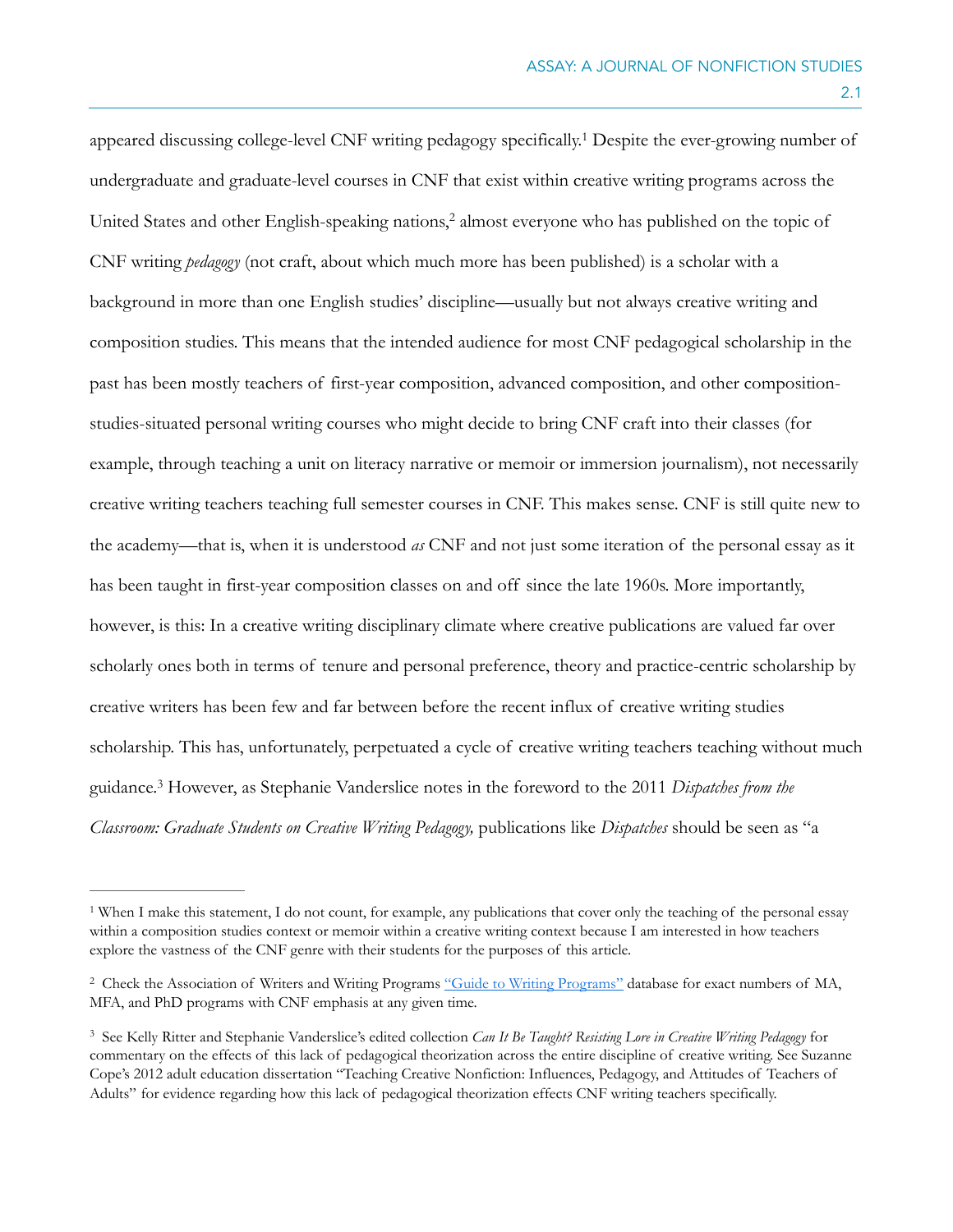forecast of the 'better days' in store for our growing discipline, where those who would scorn their own teaching really are a dying breed" (xiii). The publication of Alexandria Peary and Tom C. Hunley's edited collection *Creative Writing Pedagogies for the Twenty-First Century* published in May 2015 is the latest harbinger of better days for the teaching of all creative writing, just as *Assay* is for nonfiction specifically.

Prior to the fall of 2014, perhaps the best and most recent example of newfound theorized practice acceptance regarding creative writing-situated CNF practitioners in particular comes from Phillip Lopate's spring 2011 *Creative Nonfiction* column "The Essay: Exploration or Argument" in which he laments that CNF lacks a unifying theory. He notes that those who teach and write CNF "are flying by the seat of our pants, in almost complete ignorance of oratorical and rhetorical terminology that goes all the way back to classical Greece and Rome" and that we need to "trace our strategies back to their sources and steep ourselves in rhetorical knowledge as well as Montaignian insouciance" (59). While I do not find it particularly prudent to trace CNF strategies all the way back to antiquity at a time when we do not fully understand the strategies within a contemporary context, Lopate's statement did prompt me to ask: in what ways are CNF pedagogical practices already theorized, and how might this differ based on the disciplinary background of the instructor?

My aim, then, in this bibliographic essay—as the first part of a bigger qualitative project on the teaching of CNF—is to look back so we can move forward with conversations regarding what and how we can and should teach college students at various levels about CNF writing in the future. I cover key texts on the teaching of CNF mostly found in well-known publications with high circulations—namely *College English*, *Pedagogy: Critical Approaches to Teaching Literature, Language, Composition, and Culture*, and *Creative Nonfiction*—and/or are written by major figures who champion CNF from a composition studies or creative writing standpoint. I place CNF pedagogical scholarship within a historical context and synthesize the rationales each published author explores in relation to why they teach CNF and/or what they emphasize with their students about the genre, exposing gaps and opening up spaces for innovation that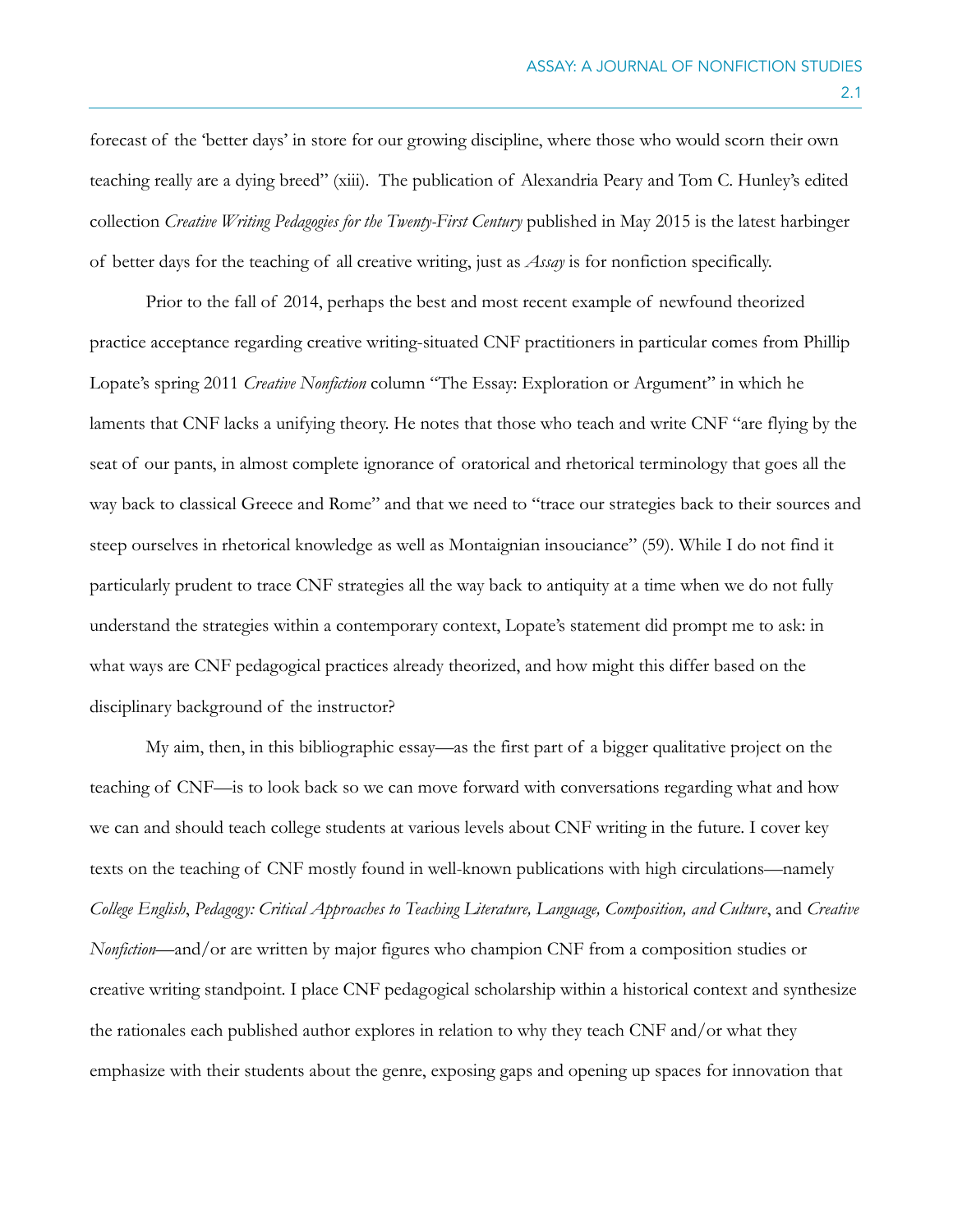contributors to *Assay* and elsewhere can continue to fill. I am guided by the notion that there is much we can learn from studying the various rationales for teaching CNF writing across creative writing and composition studies, the subject positions these CNF teachers assume in relation to their writing and teaching, and the teaching methodologies that these CNF teachers utilize.

## **Teaching Creative Nonfiction Informed by Composition Studies Theories and Principles**

As of July 2015, *Literary Nonfiction* from 1989 remains the lone book-length work that has been published explicitly on CNF theorized writing/teaching practices from the disciplines of either composition or creative writing.<sup>4</sup> The contributors to the pedagogy section of that book, all from composition studies, typically either equate "literary nonfiction" with the Montaigne-inspired exploratory personal essay when discussing how they teach it in "freshman composition" or dedicate their chapter to how they use specific works of literary nonfiction to teach various forms of textual analysis in composition classes. Indeed, in Leta McGaffey Sharp's 2009 dissertation "Creative Nonfiction Illuminated: Cross Disciplinary Spotlights," she notes that historically compositionists have had a limited view of CNF as being synonymous with the personal essay, rarely taking into account any other subgenres (21). One who fits into that category, Jim W. Corder, in his "Hoping for Essays," does include what I view to be an early theorization of the process of writing CNF, a practice he engaged in along with his students (although, of course, he didn't call it CNF at the time). In this chapter Corder explains what he has learned from a lifetime of being a "self-ordained essayist," one who made a conscious choice to be personal in his scholarly work and in other, more "imaginative" nonfiction prose that he writes as well (301-02). He includes a lettered list of "propositions

While only *Literary Nonfiction* broadly covers CNF writing and teaching practices, a handful of books published between the 4 mid-1980s and the present work toward historicizing and theorizing aspects of CNF as a literary genre. See Chris Anderson's *Style as Argument: Contemporary American Nonfiction*, Vivian Gornick's *The Situation and the Story: The Art of Personal Narrative*, John C. Hartsock's *A History of American Literary Journalism: The Emergence of a Modern Narrative Form*, Ned Stuckey-French's *The American Essay in the American Century*, Mark Tredinnick's *The Land's Wild Music,* Ross W. Winterowd's *The Rhetoric of the "Other" Literature*, and Ben Yagoda's *Memoir: A History*, among other books and numerous articles not mentioned here. Another less scholarly but still quite legitimate place to find CNF literary theorization is in the introductory chapters written by the editors of *The Best American Essays* anthology each year.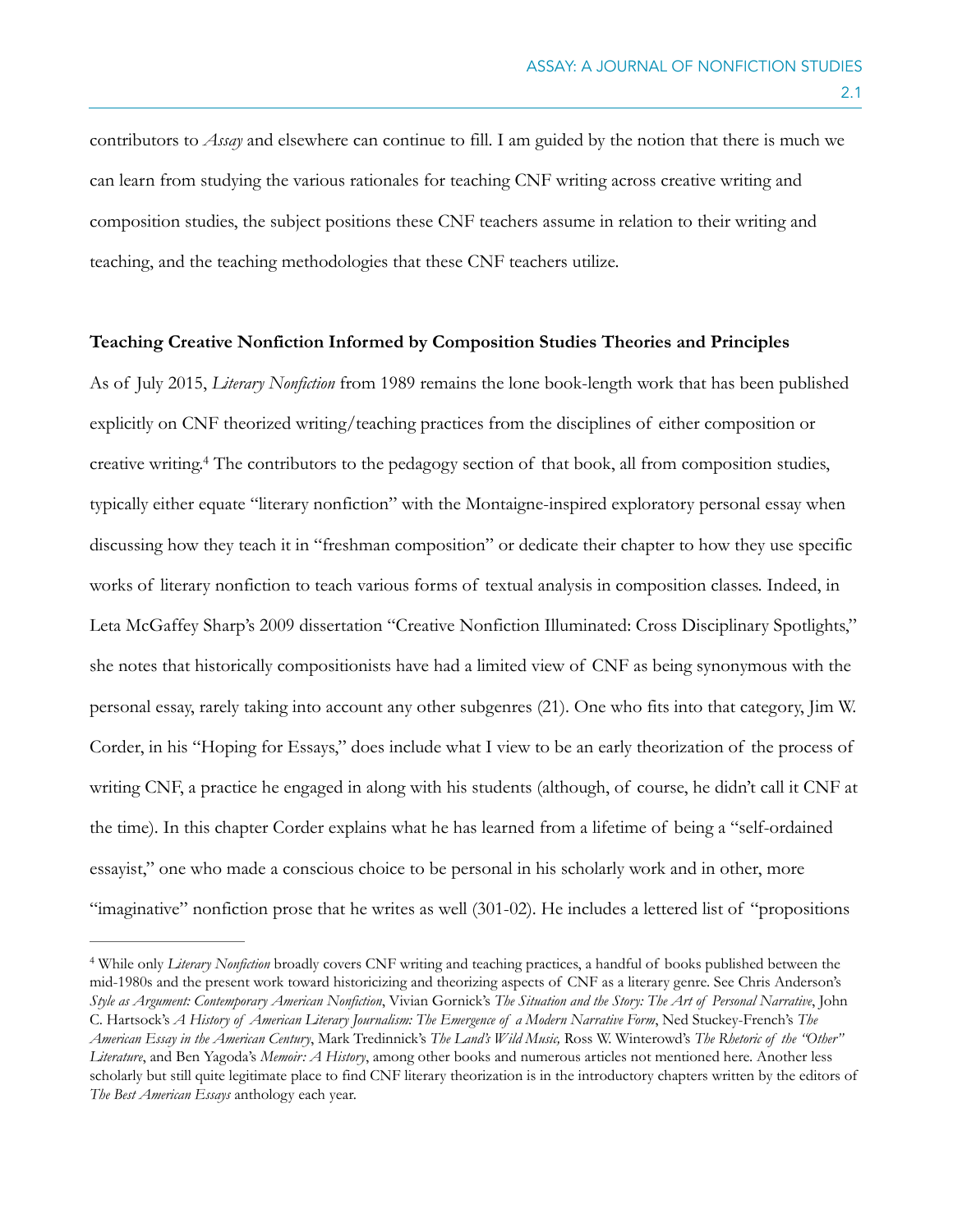for writers" that are meant to address the "problems and practices in invention," noting the great importance of invention to the type of exploratory writing that happens in an essay (and, I'd add, to all CNF). Three of the propositions resonate most with me: "e. Since you are a person, you might as well show what you are like and how you think," "j. Don't hide your motives or yourself" and "k. You are always standing somewhere when you speak—try to know where it is" (312). By explaining his own thinking, his motives, his place to stand, he enacts his theories in his (scholarly/creative, public/private, transactional/expressivist) prose. I find that the best published (and student-written!) CNF does the same.

The 1990s were quite barren of CNF/literary nonfiction pedagogical texts (aside from one Lynn Z. Bloom article I discuss later), likely due to the related facts that only composition studies scholars tended to publish about teaching students to write CNF, and composition studies as a discipline had so thoroughly bought into anti-expressivist social-constructionist theories—as espoused by scholars James Berlin, Lester Faigley, and others—that the teaching of personal writing was rendered temporarily taboo and borderline unethical.<sup>5</sup> To counter this, Sherrie L. Gradin published a groundbreaking work combining theories of expressivism and social constructionism in her 1995 *Romancing Rhetorics: Social Expressivist Perspectives on the Teaching of Writing*—which could be viewed in part as a book on CNF pedagogy even though CNF as a genre is never named. There she defines what is arguably the most important theoretical concept to the study of CNF: social expressivism (which is now more commonly referred to as *critical*  expressivism). For Gradin, social expressivism is a stance that "stresses the need for teachers to focus on writing for discovery, writing to discover self and voice, and development of power and authority of one's own writing" while "also focus[ing] on . . . positioning the self within the world and writing for change" (xv). This subject position is a transactional, rhetorical subject position that the genre of CNF

2.1

<sup>&</sup>lt;sup>5</sup> See Peter Elbow's "'Personal Writing' and 'Expressivism' as Problematic Terms" and Maja Wilson's "John Watson Is to Introspectionism as James Berlin Is to Expressivism (And Other Analogies You Won't Find on the SAT)" for historical background and commentary on the long-term effects of social-constructionism on the teaching of personal writing in composition studies.

See Tara Roeder and Roseanne Gatto's 2015 *Critical Expressivism: Theory and Practice for the Composition Classroom*. <sup>6</sup>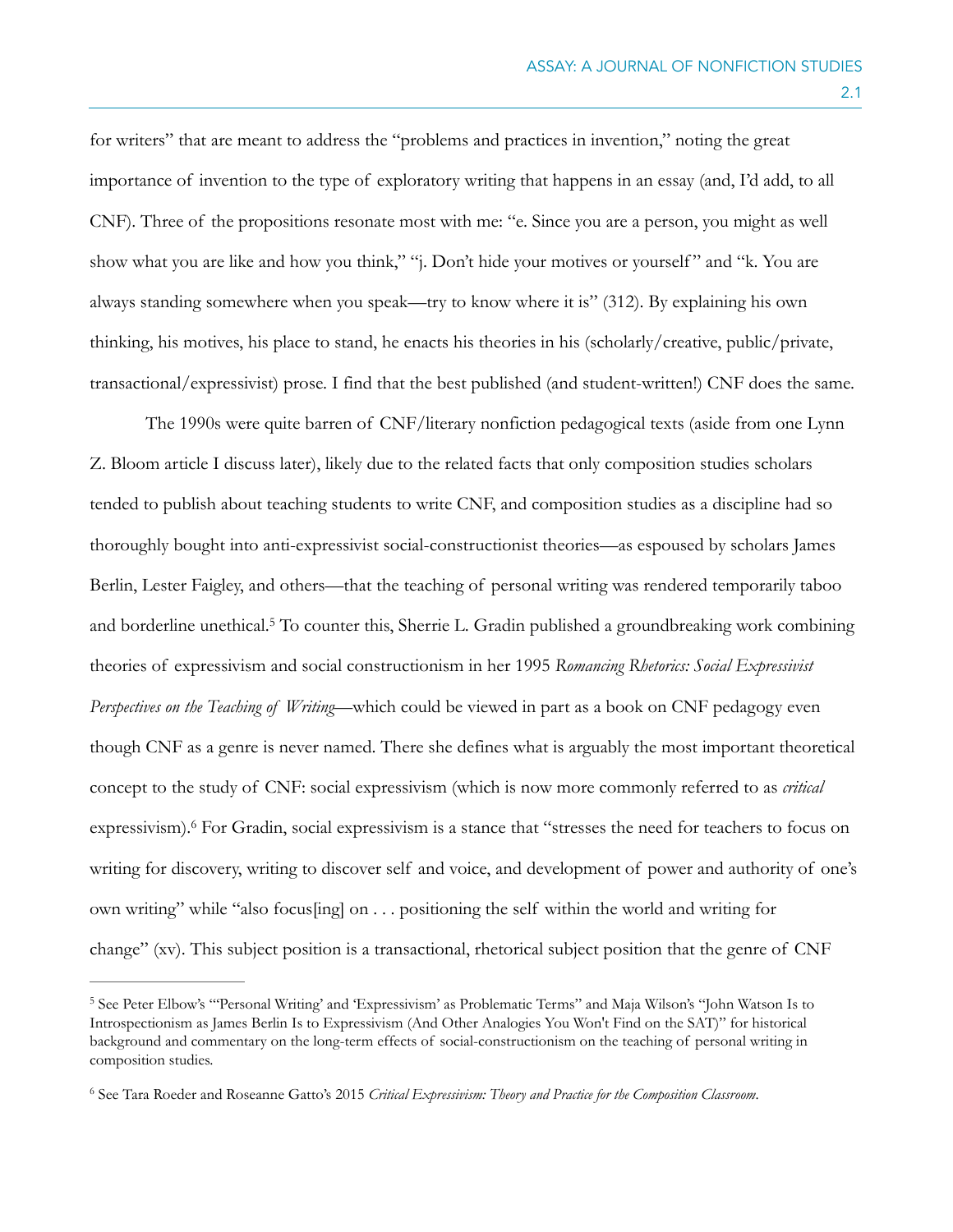makes possible, a position that can simultaneously uphold the agency of the individual writer and the power of public, action-oriented prose—communicative acts that Wendy Bishop refers to as "enduring" (*Teaching Lives* 320). It is this expansive, potential-filled critical expressivist pedagogical space, in fact, that my research shows a majority of CNF teachers across English studies teaching within, and this is certainly the case for published scholarship available on CNF since the beginning of the twenty-first century that I cover in this section.<sup>7</sup> Critical expressivist pedagogy and the CNF teachers who knowingly or unknowingly utilize it in their classes stand in direct opposition to the potentially solipsistic individualist subject position claiming art for art's sake that has been historically connected to creative writing workshop lore regardless of the genre being taught.

Since the turn of the century, the most substantial coverage of CNF teaching practices and the theoretical concerns underpinning those practices within university settings can be found either in one 2003 special issue of *College English* or in the pages of *Pedagogy*—publications that may not be on the radar or in the reading rotation of most university-situated creative writers. I will focus first on the *College English* special issue before briefly covering other key works from a composition studies perspective as that issue offers the most influential collection of writer-teacher-scholars from composition studies with a history of publishing (about) CNF: Douglas Hesse, Wendy Bishop, Robert L. Root, and Lynn Z. Bloom, among others. In the introductory article, Hesse, the guest editor, characterizes CNF as difficult to place both within English studies and elsewhere, using the example of the seemingly arbitrary call letters used by the Library of Congress to categorize various works of CNF. Some CNF books are deemed representative of a literary form belonging in the P section while others are shelved based on their content instead, thus aligning those works more with the social sciences. He then draws a parallel between the confounding effects of these categorizations and the divisive effects of CNF's literariness within composition studies at a time marked by the embrace of social-constructionism (i.e., the 1990s, as I mentioned above), saying

I am currently working on a book manuscript tentatively titled *Teaching Creative Nonfiction Writing to Undergraduates: A Critical* <sup>7</sup> *Expressivist Enterprise* in which I hope to share more about this.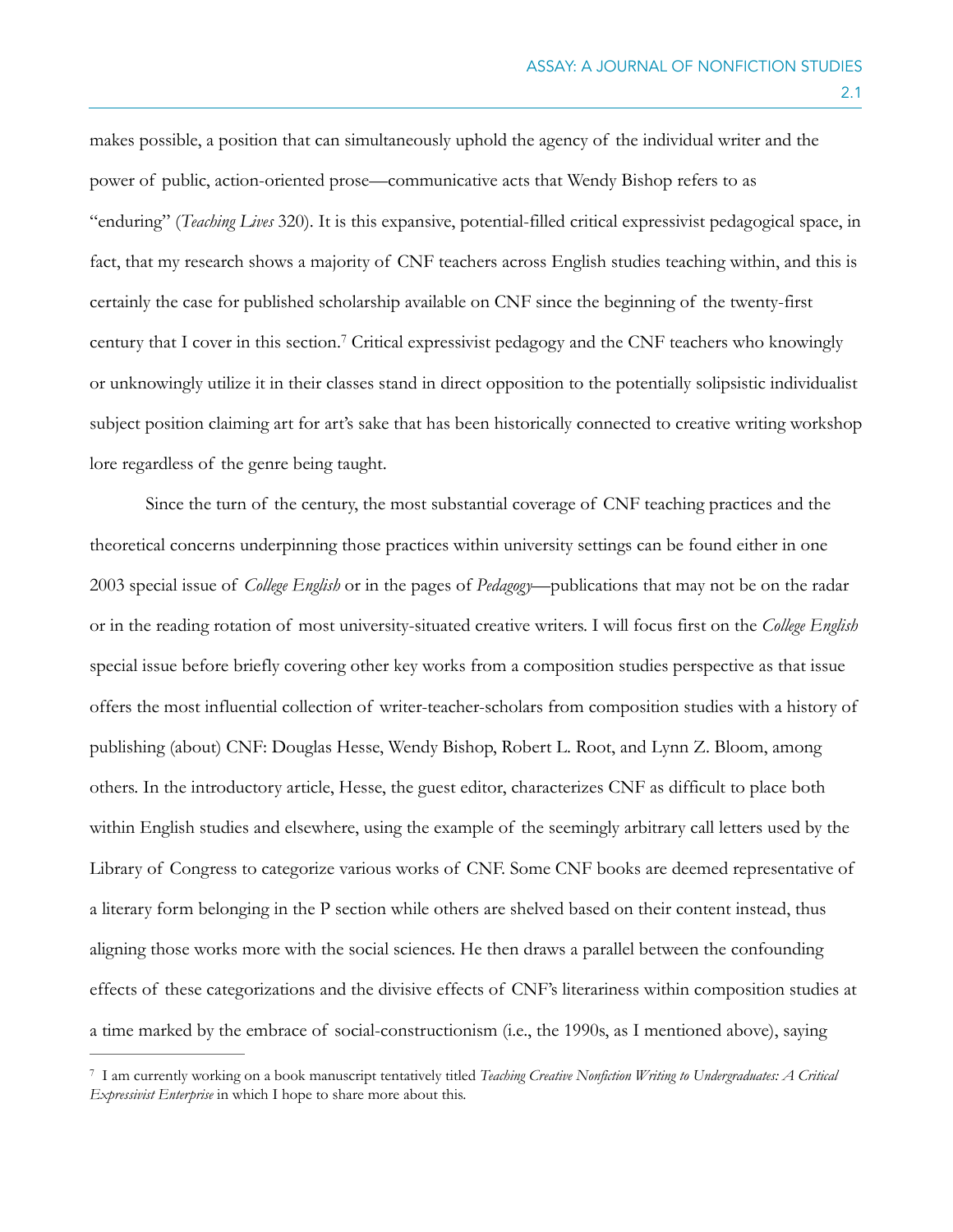"[composition studies scholars'] arguments about the nature of civic discourse not only questioned the political work that creative nonfiction could do but also critiqued the authorial subjectivity constructed through those genres" ("The Place of Creative Nonfiction" 237-39).

Despite this pronounced push away from the literary and subjective by a vocal majority within the discipline, CNF still managed to become "Suddenly Sexy" in composition studies around the turn of the twenty-first century, according to Bishop at least who characterizes it as such in her important article of that title in which she argues for greater cooperation between composition studies and creative writing. She believes that CNF has the potential to "improve our thinking about composition" (259) since composition does work in nonfiction genres—a point she illustrates by enacting CNF genre conventions (much like Corder does in "Hoping for Essays") throughout her article about CNF. Quickly shifting her focus just to the personal essay, she opposes the idea of it being merely literary and, therefore, incapable of doing anything (which she explains is a common argument among literary theorists); this way of thinking arises, she says, "because the creative writer's version of creative nonfiction is undertheorized, borrowing pedagogy from the fiction and poetry workshop, eschewing the taint of required composition pedagogy (and, therefore, unfortunately, the possibilities of rhetoric)" (272). Critiquing this "fissure" between composition and creative writing, she gives an example of two essay-based classes being taught concurrently at Florida State University, one in creative writing and one in composition studies, dismayed that graduate students had to choose between them: "my experiences suggest that English departments continue to divide and complicate the curriculum without undertaking necessary and possibly enriching discussions." This division, she hypothesizes, may have something to do with the longstanding divide of the modes: exposition and argument go to composition and narrative and description go to creative writing (263).

After lamenting the lack of craft/style talk in composition studies and the lack of emphasis on creative writing pedagogy in scholarly journals as well, Bishop continues in "Suddenly Sexy" to shed light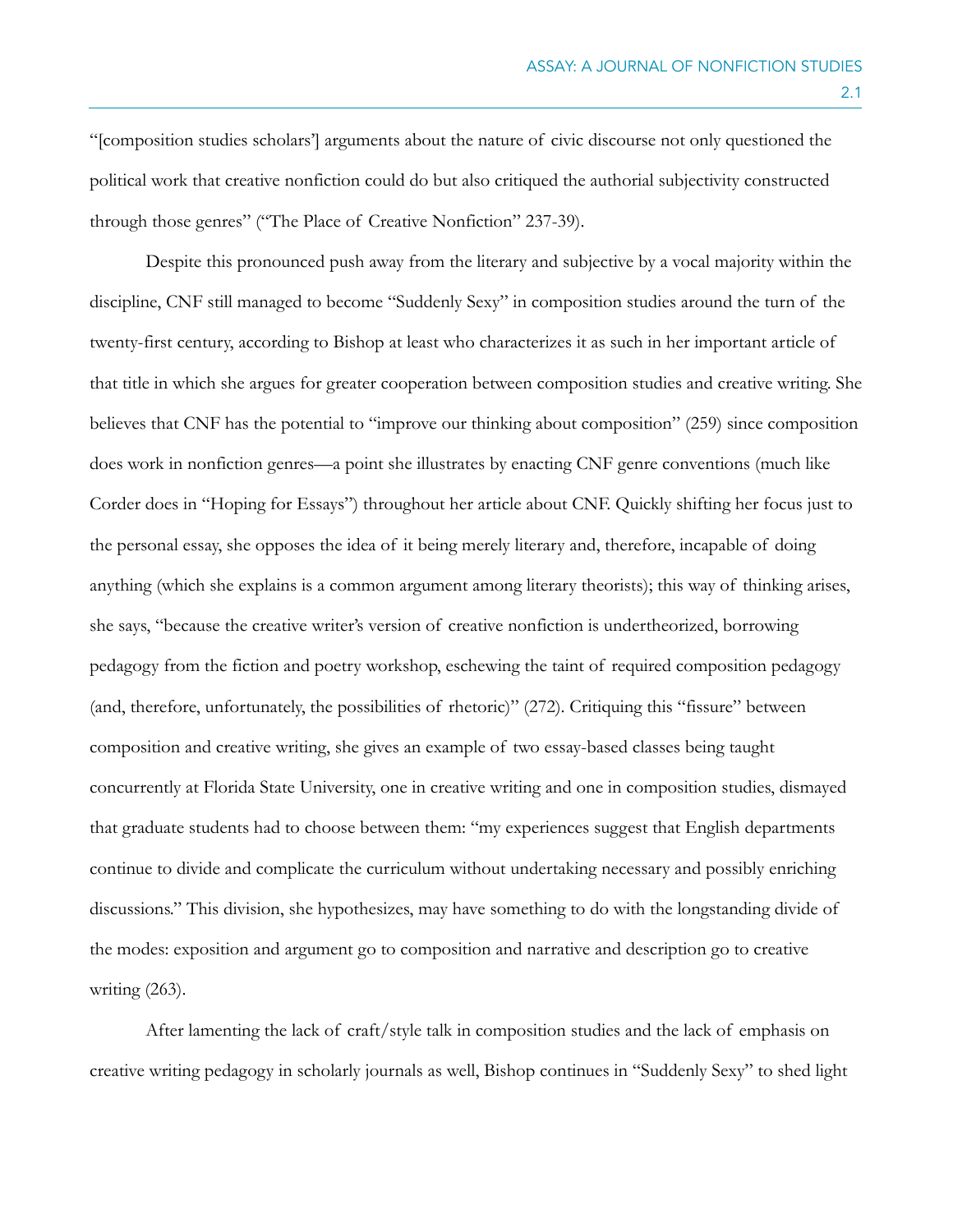on the absence of theoretical depth in CNF textbooks. (In my 2013 article "Voice, Transformed: The Potentialities of Style Pedagogy in the Teaching of Creative Nonfiction," I, too, critique this continued lack of theoretical depth in CNF textbooks especially in terms of the dearth of sentence-level style instruction, and I offer an approach to teaching rhetorically theorized style as "craft" in the CNF classroom.) In response to these deficiencies, Bishop calls for "a pooling of knowledges, a comparison of terms, a development of strategies . . . in textbooks, in classrooms, in departments, across the writing area subsections of our broad discipline of English Studies" (267). She urges those in English studies to move away from elitist ideology that says if students aren't producing high literature when they write essays, then they shouldn't be writing essays—a democratic understanding of CNF commonly invoked from a composition studies perspective.<sup>8</sup> Bishop draws her significant critique of CNF's position in the academy to a close with a call to action that creative writing studies scholars are poised to answer: "We need to get serious about creating new, fused pedagogies, ones that include rhetoric, composition, creative writing, and literature as partners in instruction" (273).

College instructors who embrace fused pedagogies and/or have backgrounds in more than one discipline within English studies like Hesse, Bishop, Root, Bloom, and many others who teach and write CNF certainly eschew an extreme individualist art for art's sake subject position when they teach, which is perhaps an inevitable effect of the both/and thinking required to make sense of the oftentimes disparate disciplinary ideologies of creative writing, composition studies, and/or literature. While Root does not discuss pedagogical practices at much length in "Naming Nonfiction (a Polyptych)," also from the *College English* special issue, he does speak from a both/and subject position making a claim that potentially places him as a critical expressivist in relation to his understanding of CNF (which he refers to as "literary nonfiction" here):

See Cristina Kirklighter's *Traversing the Democratic Borders of the Essay* and Paul Heilker's *The Essay: Theory and Pedagogy for an Active* <sup>8</sup> *Form.*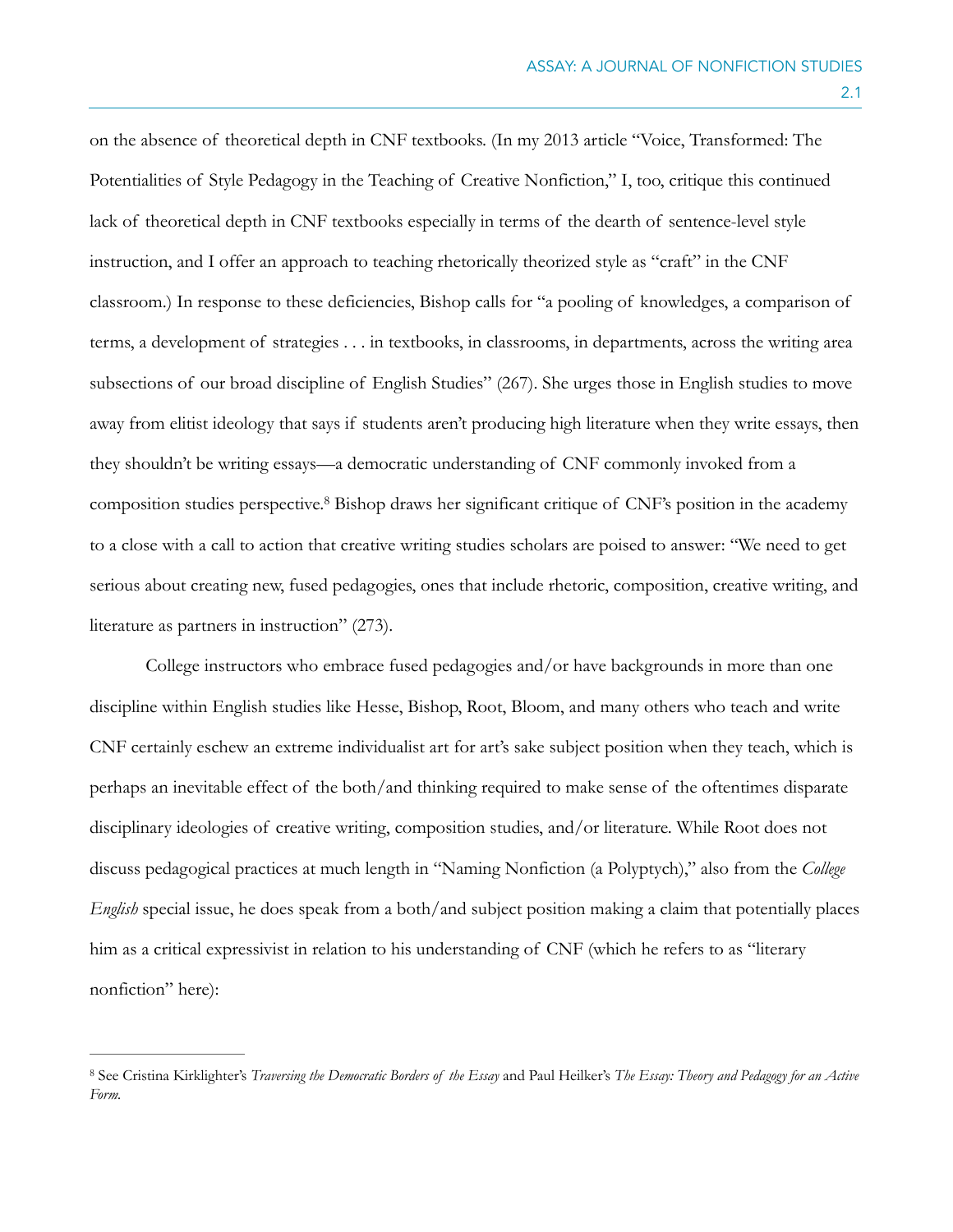Students who write personal essays in composition class are writing literary nonfiction, particularly if they push their pieces away from the mere recording of personal experience or the mere expression of egocentrism into some territory that *connects with readers*. . . . But that same kind of passion and engagement is also found in the best transactional examples we give our students. . . . Students who write transactional essays in composition class are writing literary nonfiction, particularly if they push their pieces away from the mere recording of researched authority or the mere regurgitation of someone else's understanding and information. (254, emphasis added)

This passage illustrates Root's critical expressivist leanings because he acknowledges the transactional potential of personal writing and the poetic potential of transactional writing; regardless of the aims of the writing course within English studies, students can and do put the conventions of CNF to use. In fact, when Root explains part three of his four-part "nonfiction" definition in "Variations on a Theme of Putting Nonfiction in Its Place"—"the expressive, transactional, and poetic prose texts generated by students in college composition courses"—he points to James Britton and the London School Project's explanation in 1975 of those functions of discourse as discussed in *The Development of Writing Abilities (11– 18*).<sup>9</sup> "Expressive, transactional, poetic—these terms cover very nicely the range of writing students do in my courses," Root says (290).

A continued explanation of Root's belief in the centrality of CNF comes into more focus in "Variations" when he claims that what is commonly referred to as "literary nonfiction" connects to each of the disciplines typically associated with English studies. He says that nonfiction in its broadest sense "is

From their data set of writing composed by eleven to eighteen-year-olds, Britton and the New London School developed a 9 continuum of student writer subject positions that has at one end the "participant" role of writer who produces transactional writing—that is, "[l]anguage to get things done . . . concerned with an end outside itself. It informs, persuades, and instructs"; the "spectator" role of writer at the other end representing one who produces poetic writing—that is, "[a] verbal construct, patterned verbalization of the writer's feelings and ideas . . . [and] would include . . . a shaped autobiographical episode"; and the "expressive" mode located between the two primary roles, which is "[l]anguage close to the self, revealing the speaker, verbalizing his consciousness, displaying his close relationship to the reader" (227).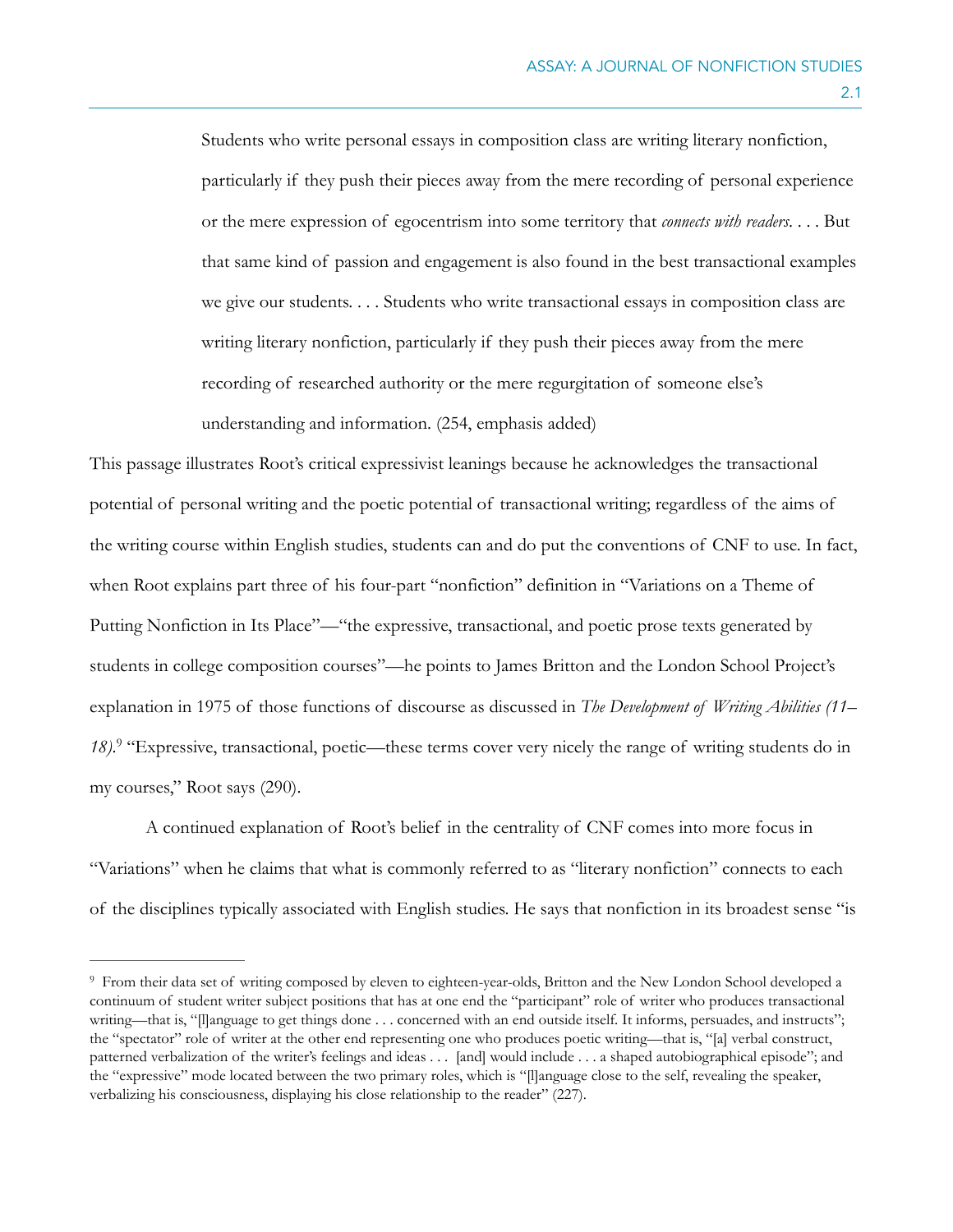a significant part of literature in every region and period; a lively and vital form of creative writing; a rich source of language study; an essential element of English education . . . [and nonfiction] is what composition is when it's at home and also when it wants to get dressed and go out into the world" (293). The problem from a pedagogical perspective in both articles is that Root provides only brief anecdotal examples of courses he has taught to illustrate CNF as central to both student writing and to the overall curricula within English departments, as his concern is more about what CNF is than how it is taught. We still do not get a clear answer to the question of how myriad CNF teachers teach CNF, which is somewhat necessary in order for his claim to stick. 10

While the deftly written critical-autobiographical prose in Bloom's 2003 *College English* article sticks to ethical concerns regarding the "true" telling of factual stories and family secrets—an important and relatively well-theorized topic related to the relationship between CNF writers and readers that has gotten the lion's share of coverage in recent discourse surrounding  $CNF<sup>11</sup>$ —she does attend directly to pedagogical concerns in her 1991 "Creative Nonfiction—Is There Any Other Kind?" There she advocates for the teaching of CNF in/as advanced composition:<sup>12</sup>

 $10$  For perhaps the best, most comprehensive CNF craft book on the market—informed by Root's CNF pedagogical practices described here—see *The Nonfictionist's Guide.* This is my go-to craft book to assign when I teach CNF workshops.

<sup>&</sup>lt;sup>11</sup> Since 2008 some noteworthy examples of works that engage the truth in nonfiction discussion include David Shields' *Reality Hunger*, John D'Agata and Jim Fingal's *The Lifespan of a* Fact (and the numerous published responses to that work), and David Lazar's edited collection *Truth in Nonfiction: Essays.* While ever an important issue in CNF circles, conversation and publication about the topic surged in response to Lauren Slater's "metaphorical memoir" *Lying* and in response to James Frey's flagrant lying about details of his life in *A Million Little Pieces.* The importance here is that the conversations do tend to focus on responsibility to readers, a topic that does not appear as often in discussions of fiction or poetry—highlighting the importance of rhetorical situation in relation to the writing and teaching of CNF.

<sup>&</sup>lt;sup>12</sup> This piece was published prior to the proliferation of creative writing situated CNF courses and programs in the mid 1990s. Despite this fact, CNF is still being taught in advanced composition and in a variety of upper-division courses taught as part of Writing and Rhetoric undergraduate majors across the United States, with Syracuse University and the University of Colorado, Denver, having noteworthy composition studies-situated teaching of CNF. For a more recent discussion of CNF as an upperdivision composition course, see Celest Martin's "Not Just Another Pretty Classroom Genre: The Uses of Creative Nonfiction in the Writing Major" in which she makes the argument that the craft skills acquired in a CNF course (1) build awareness of rhetorical choices, (2) can be applied to literary and nonliterary types of writing, (3) teach students coming from other specialized fields to write accessible prose for nonspecialists, and (4) prepare students for jobs as freelance magazine writers. She shares a critical expressivist explanation of the genre's potential as well, saying "[w]hat creative nonfiction offers students is a way to craft the personal if they choose to make the personal public, a way to reach the universal" (231).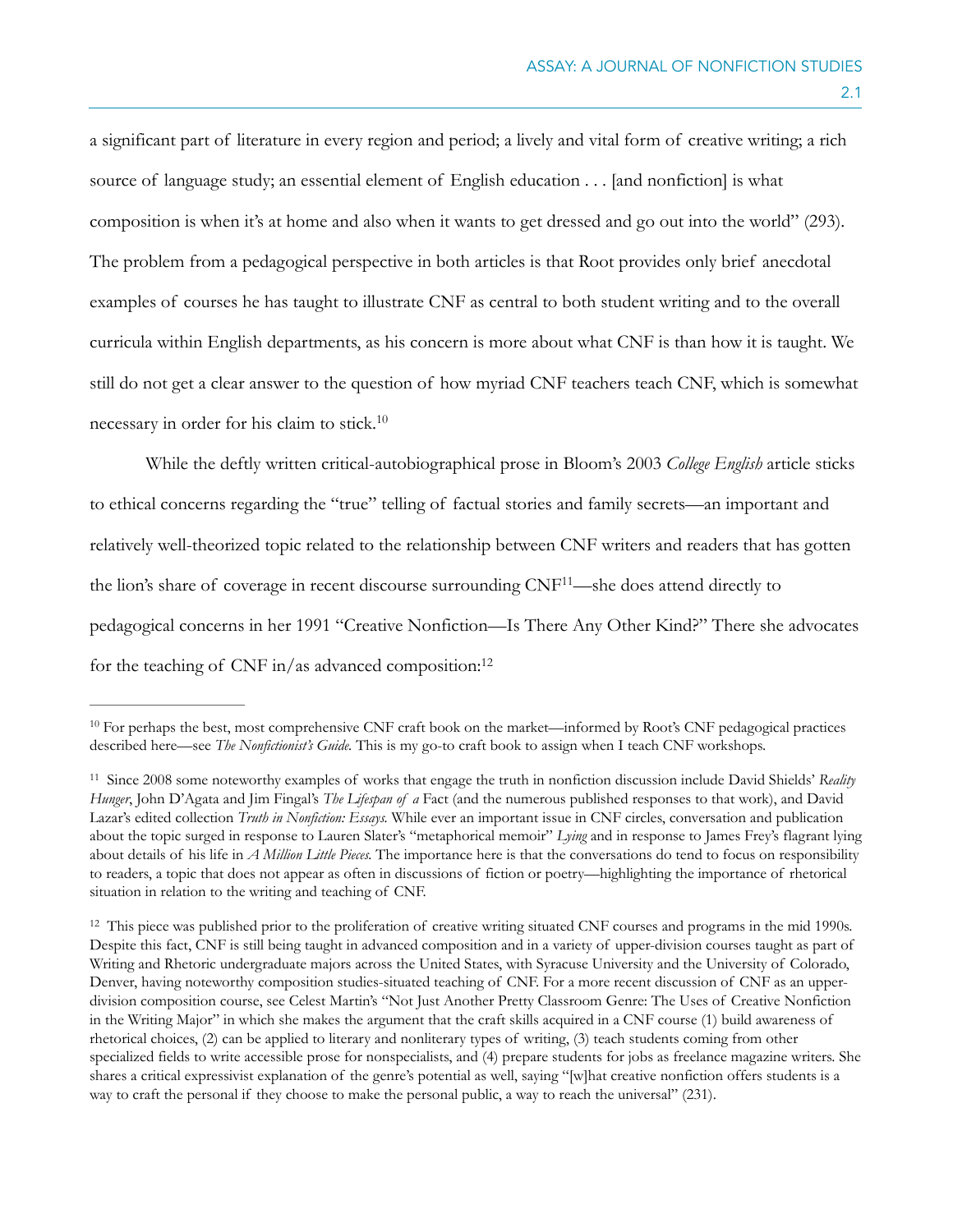Although the techniques of creative nonfiction are not off-limits to beginning writers, advanced composition courses are better suited to the development of more sophisticated writing, which involves setting scenes, presenting carefully contrived and perhaps diverse authorial personae and voices, experimenting with alternative and sometimes dramatic organizational structures, creating or recreating characters and scenes, and employing dialogue and figurative language. (97)

She then goes on to explain the aims, procedures, and subject matter for her upper-division undergraduate and graduate CNF-centric courses. She wants each of her students "to write very well, in a diversity of nonfiction modes, for a real audience (or audiences) of the student's choosing, and to attain clarity, grace, and an individual style in the process; to develop some measure of ease and efficiency in their writing process(es); and to publish" (97). In order to meet these personal, transactional goals, she asks her students to be risk takers "willing to experiment with subject, form, and style" and write about people, places, science, controversy, etc., for audiences outside of the immediate one provided in the classroom—a practice she describes as "the best incentive I know for encouraging students to use the techniques of creative nonfiction" (98). Notice that for Bloom (as for Hesse, Bishop, and Root) being personal has nothing to do with engaging in solipsism; in fact, she goes as far as to insinuate that ethos in CNF is both socially and personally constructed, as she uses the phrase "carefully contrived . . . personae" to describe the way a writer chooses to present herself in a given text for a given rhetorical effect.

The 2004 CNF special section of "From the Classroom" in *Pedagogy*, where Root's "Variations" was published and where Bloom also appears again offering an approach to teaching stylistic compression, brings together a collection of (occasionally theory-grounded but rarely theory-articulated) CNF pedagogical practices. One of the bigger problems tackled in those pages is that of promoting resistance to the push toward "juicy" confessional subject matter in the CNF classroom, a problem fueled by the publication of popular, controversial works like Kathryn Harrison's *The Kiss* and Lauren Slater's *Prozac*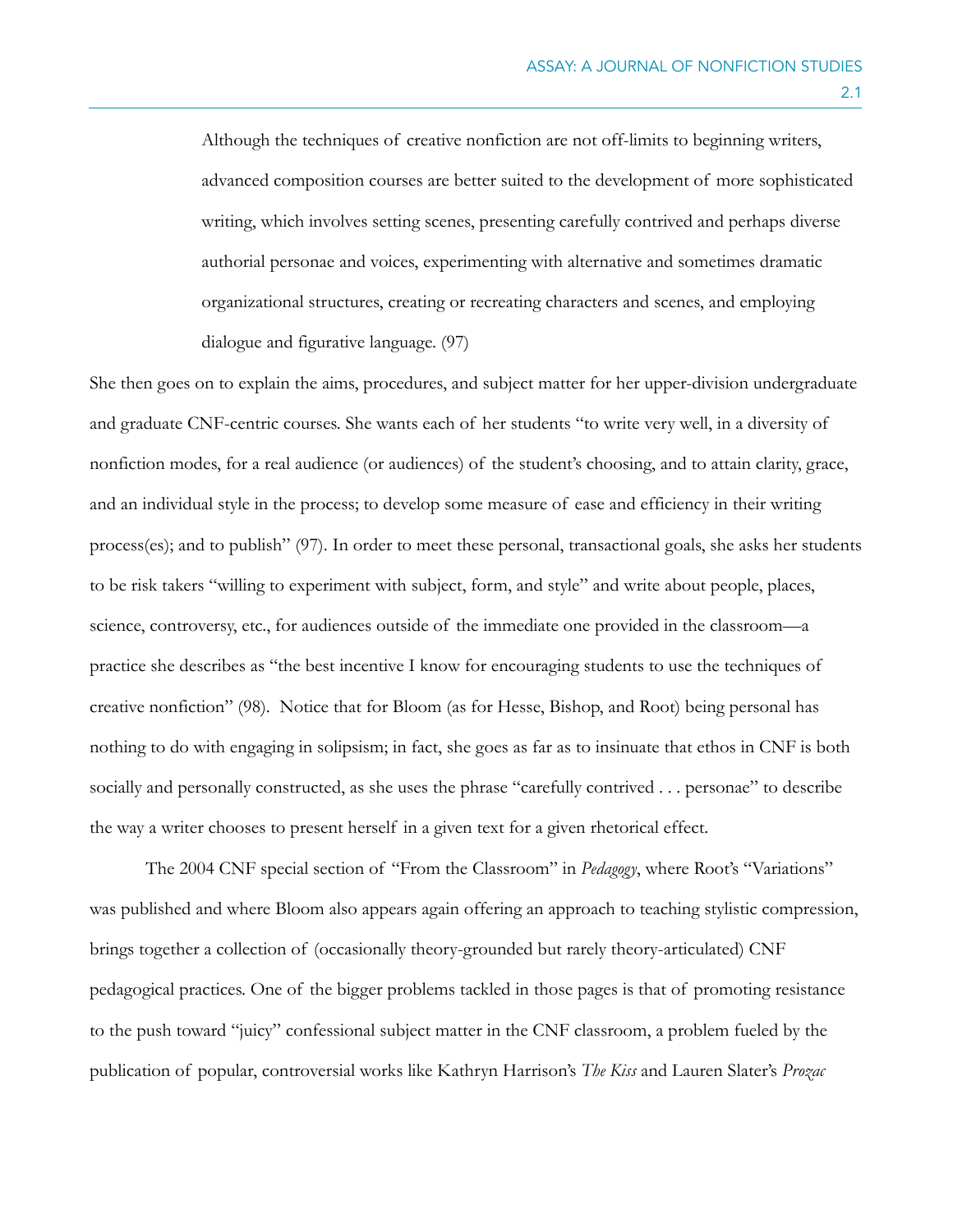*Diary* around the turn of the twenty-first century. Jenny Spinner, another composition studies/creative writing scholar, covers the topic of giving CNF students the freedom to write about what may seem like trivial subject matter in "When 'Macaroni and Cheese Is Good' Enough: Revelation in Creative Nonfiction." There she makes an argument for teaching CNF as rhetorically situated discourse, saying that "[o]ur goal as creative nonfiction instructors is to offer our students various tools for digging and to help them *translate their discoveries for their readers*. What we seek is not so much the profound or the packaged as the genuine (and *genuinely appealing)*" (316, emphasis added).

Finally, in Rochelle Harris's theory-rich and often-cited *Pedagogy* article (also from 2004 but from a different issue than the one covered above) titled "Encouraging Emergent Moments: The Personal, Critical, and Rhetorical in the Writing Classroom," she explains the goals of CNF in terms of how writing in the genre can empower students through "a reflexive understanding of the self, the word, and the world" (408). She then goes on in her article to illustrate how composing CNF can give students the opportunity to "become active participants in critiquing and transforming unjust social institutions . . . at the intersections of the personal-critical- rhetorical" (402). Harris refers to such intersections when they occur within student CNF texts as "emergent moments" where "the student can hold multiple perspectives simultaneously and reflexively" (403). In elaborating upon the vast potential these emergent moments, she adds a much-needed element to the CNF pedagogical conversation through her discussion of how these student-produced works of CNF can function:

> Students' texts can be heteroglossic counternarratives to combat hegemony; they can be ways to develop students' critical consciousness, tools for the study of language, articulations of self and situatedness, and attempts at naming and transforming the world. The uses and purposes of student texts are more critical—more apt to be empowering and lead to genuine social critique and action—when they emerge from (personal) writing on topics students choose to pursue. (416)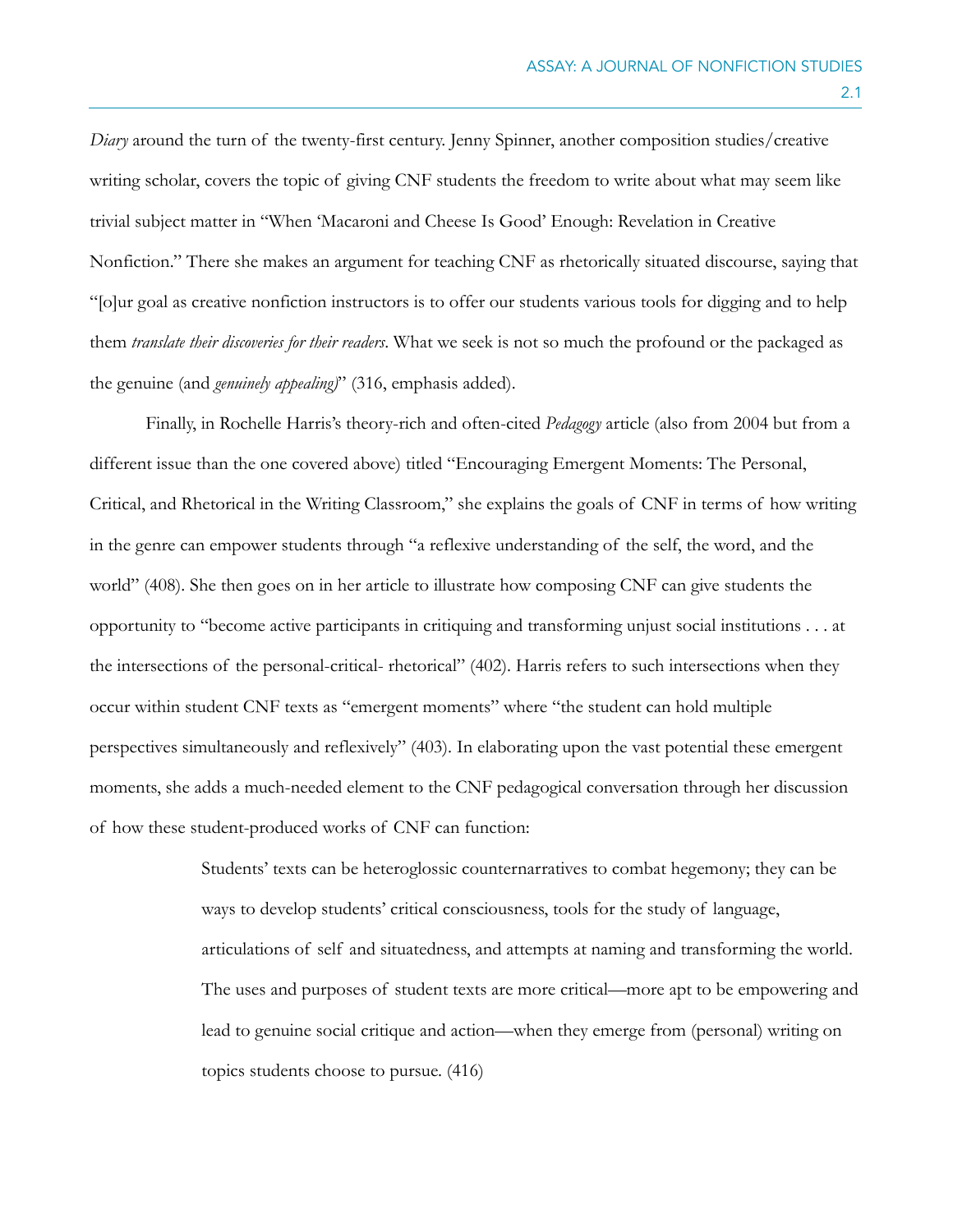This critical expressivist articulation empowers CNF writer-teachers with greater agency as well, as Harris provides the language to articulate the genre as a public practice that pushes back against accusations of CNF being little more than merely self-indulgent group therapy sanctioned by university English departments in order to recruit more students to the major. As recently as the spring 2015 issue of *Assay*, Jessica McCaughey writes of how she uses Harris's emergent moment theory as a lens through which to analyze the results of the narrative writing assignment in her CNF-themed first-year writing course. McCaughey illustrates how this theory provides language and a framework not only for articulating the outcomes of a CNF course but also, more generally, for understanding how student writing can function at the critical expressivist intersection of personal and cultural narrative.

A characteristic of the discourse that holds each of these composition studies situated pedagogical writers together—which remains true in McCaughey's article as well as Robert Brooke's "Teaching 'Rhetoric: The Essay'" published in *Assay*'s first issue—is that they each tend to explain the writing of CNF as a rhetorically situated practice and tend to argue for the teaching of CNF in ways that connect the genre's functions and conventions with the goals of composition studies. This means that they claim to discuss with their students what it means to write for "real" audiences, both in and beyond the classroom, and give their students a sense of what it means to write for such audiences. The idea of writing as a transaction between reader and writer is present in the published texts explored here insofar as these scholars mention the concept, but none except Root and Harris focus on that idea as what makes CNF different from dominant conceptions of other genres under creative writing's purview. The importance of the fact that each of the writer-scholars covered in this section relies on the wealth of pre-existing scholarship in composition studies and rhetorical theory cannot be understated. Interestingly, the need for CNF students to understand the threshold concept of rhetorical situation is every bit as prevalent in the small handful of CNF pedagogical texts written by those coming from a creative writing rather than a composition studies standpoint. Those writing from a creative writing disciplinary positionality tend not to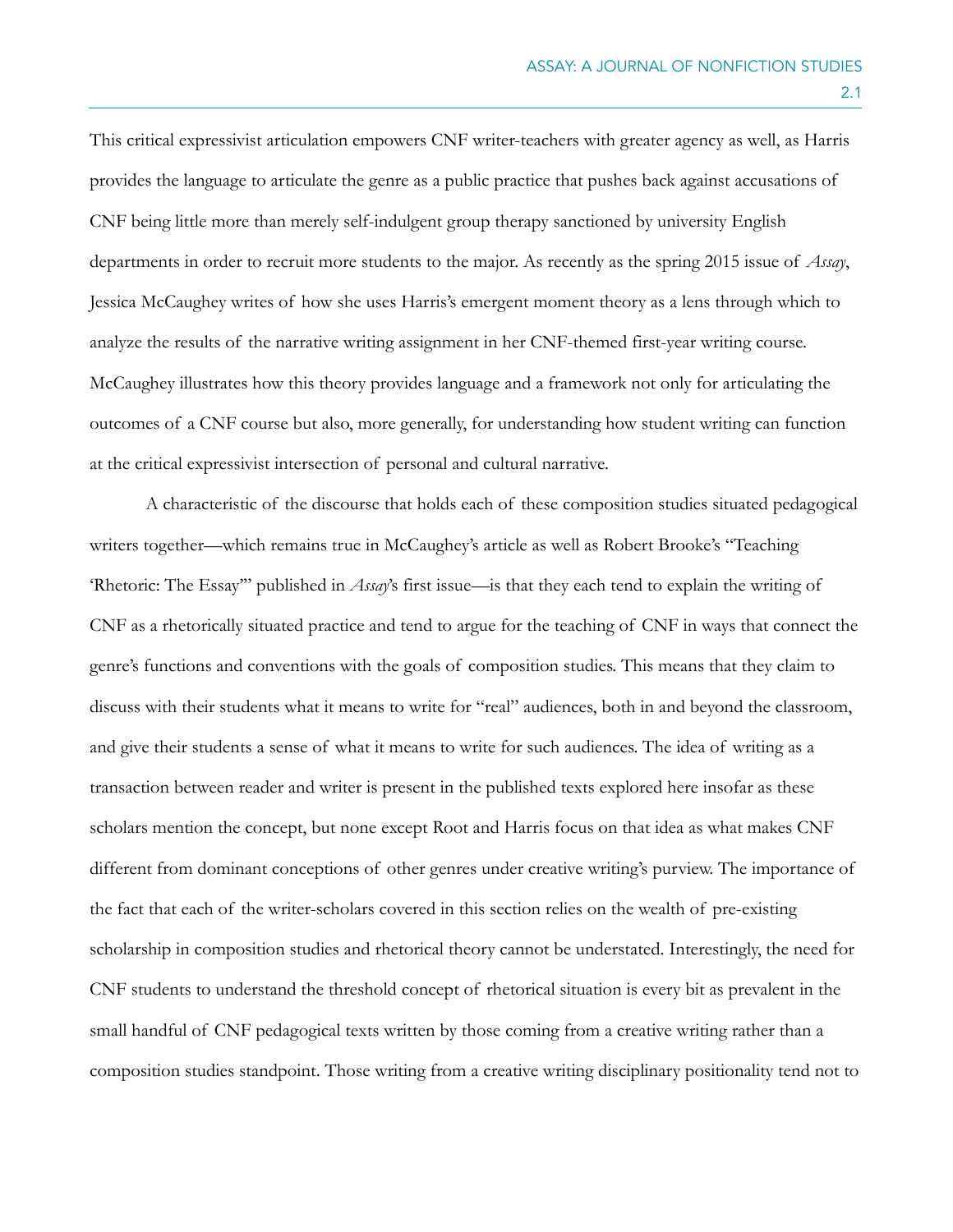rely on previously published scholarship or use standard rhetorical terminology as often to discuss those emphases in their pedagogical approaches. Instead, they tend to rely on practitioner knowledge alone.

## **Teaching CNF Without Reliance on Composition Studies Theories and Principles**

When the rhetorical situations (i.e. potential audiences, issues, contexts, and purposes) of student writing in a CNF course are not defined or analyzed, this can create problems for writers who then are made to believe that pleasing an instructor to get a good grade is the primary goal of a writing act. Focusing on a similar "juicy subject" problem to Spinner's mentioned in the previous section, Mary Pope, who teaches CNF from a creative writing disciplinary positionality, shares a narrative of the consequences of disregarding everyday material practices in "The Teacher as Hostess: Celebrating the Ordinary in Creative Nonfiction Workshops," published in 2005. When workshopping in-progress pieces in an MFA-level CNF course, she recalls her professor often asking "where is the sexual tension?," something absent from Pope's essays about place and her experiences working in a bakery in a small town. The only published works they studied and discussed in class were memoirs of "sex, cancer, and depression," and she was made to feel bad by her professor and classmates for writing about such a mundane topic (105). When she became a CNF teacher herself, she realized that "[p]roviding a class with a reading list that is rich in examples of writing about ordinary experiences gives students confidence in their own subject-rich lives and respect for the subject-rich lives of their fellow students" (106). Here we get an actual sense of a material experience via a description of how a writer teaches CNF writing, and we are asked to see the importance of topical diversity when choosing readings for a full semester CNF course. Ultimately Pope puts most of the blame for the ineffective MFA experience in her past on her teacher who did not celebrate the ordinary or see past what was fashionable in CNF at the time. That party failed, Pope argues, because the hostess failed. I would add, though, that the party also failed because there was not a system in place to educate the hostess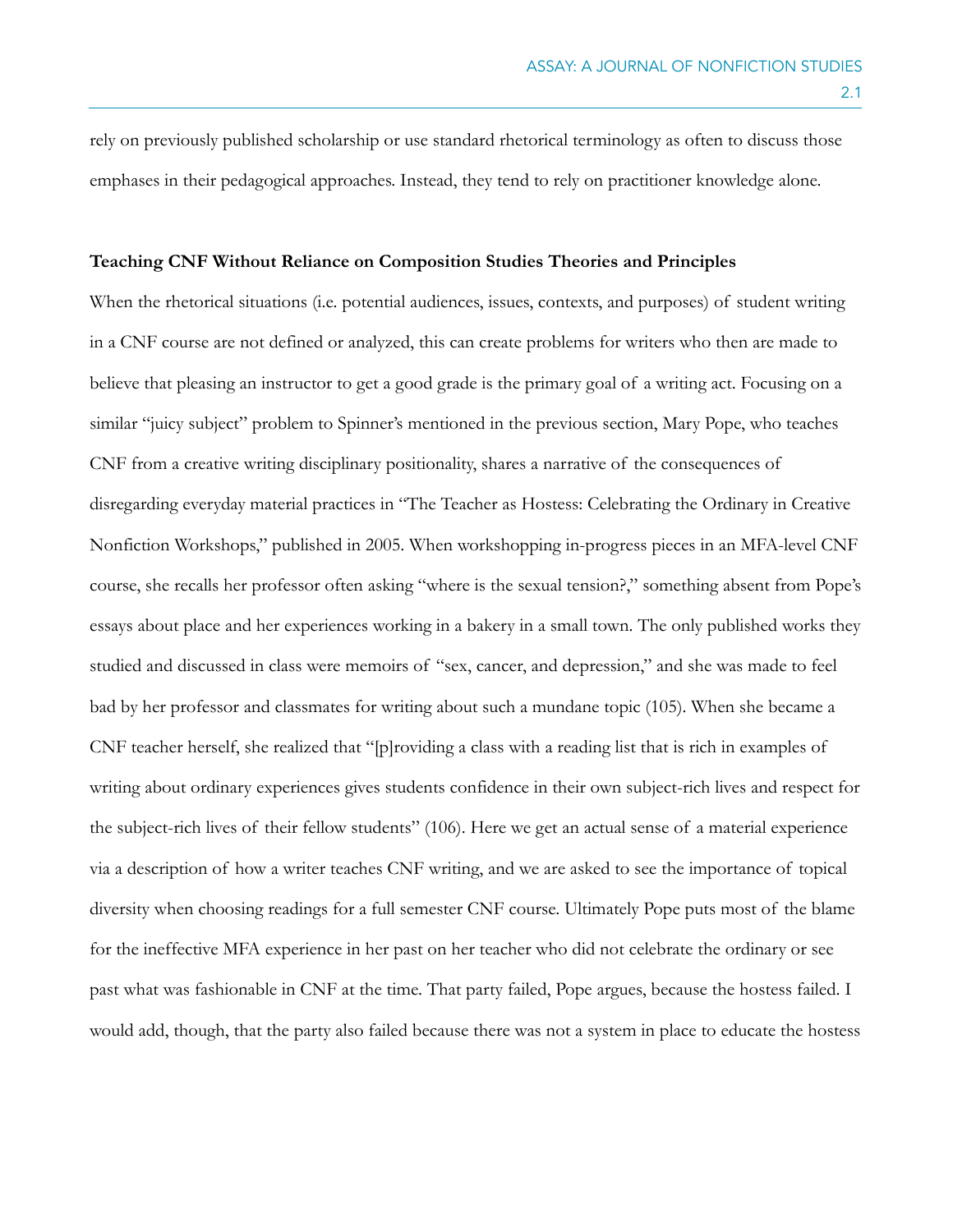on effective pedagogical practices, so that Pope's former teacher did not look beyond what she personally liked in CNF writing.<sup>13</sup>

Phillip Lopate is one of only two *major* figures in CNF that I can find (the other being Lee Gutkind) who have published—albeit a limited amount—on pedagogy from a standpoint that does not include any background in or research from composition studies. This is understandable, as I noted earlier, based on the promotion and tenure requirements for creative writers in the university as well as the relative lack of pedagogical training that creative writers typically receive prior to teaching their first creative writing class. Lopate's specialty is the personal essay from a literary standpoint; his most famous work in addition to his numerous stellar personal essays is arguably the popular edited collection *The Art of the Personal Essay*, and in its introduction he breaks down the dominant characteristics regarding an essay's possible authorial stances, tones, forms, topics, development, narrative and reflection strategies, and writerly tools. In "The Essay: Exploration or Argument"—the same piece I mentioned earlier in which he makes a call for a greater rhetorical understanding of CNF strategies—he confesses that an English department colleague of his once called this introduction "'charming,' which [he] took to mean insufficiently theorized and dilettantish" (59). Yet even without drawing on theory, per se, in "Reflection and Retrospection: A Pedagogic Mystery Story," Lopate reflects with much insight on the possible reasons why his students make the ineffective rhetorical choice to be "resistant to the activity of retrospective thinking on the page" when writing memoir, despite his persistent calls for them to include "those moments where the writer analyzes the meaning of his or her experience" (26). I say "ineffective rhetorical choice" because Lopate connects the reflective, retrospective moves in question to ethos and transactional rhetoric when he says, "The quality of the thinking, the depth of insight, and the willingness to wrest as much understanding as one is humanly capable of arriving at—these are the guarantees to the reader that a particular author's sensibility is trustworthy and simpatico." He also admits to being "deeply attracted" to

<sup>&</sup>lt;sup>13</sup> See Kelly Ritter's "Professional Writers/Writing Professionals: Revamping Teacher Training in Creative Writing Ph. D. Programs" for more information on this issue.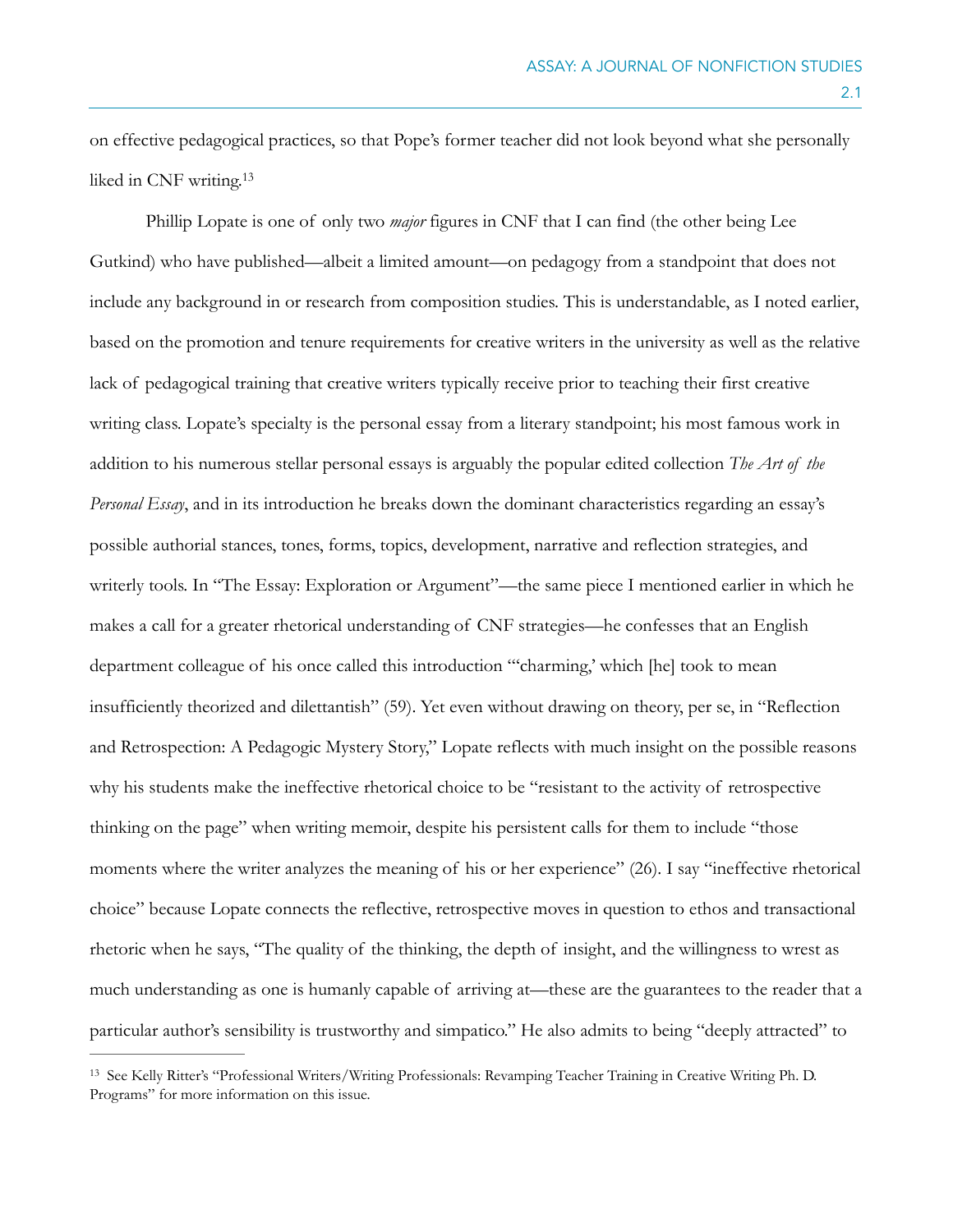such passages, calling them "the dessert, the reward of the prose" (26-27), an explanation that could be tied the rhetorical concept of identification.<sup>14</sup> When students complain that reflecting will clog up their narratives, he counters with the argument that reflection offers an "*ongoing dialectic* between their prior and present intelligences" (28, emphasis added). When they claim they want their writing to be vague so as to not "give away the mystery," he counters saying it is "more important for the reader to develop trust in a worldly, confiding, forcefully elegant narrative voice from the start" (30), an explanation that could be tied to the rhetorical concept of ethos (or, even more specifically, Corder's theory of generative ethos, which he defines as a narrative voice that that "issues an invitation into a commodious universe" ("Varieties of Ethical Argument" 94)). When students reason that retrospective reflection takes "away from a piece's 'vulnerability,'" Lopate counters with his "conviction that emotion and thinking are not mutually exclusive but can coexist: passionately argued thought can have affective warmth, just as feelings can be thoughtfully and delicately parsed" (35), ideas which again could be connected to various aspects of rhetorical theory. I'd argue that one does not necessarily need the language of rhetorical theory when one can convey the functions and rationales for certain discursive moves as eloquently and specifically as Lopate does. But it certainly can help to know how discussions of these moves fit into larger ongoing scholarly conversations connected to theories of rhetoric and writing.

Gutkind, who, similar to Lopate, makes a rhetorically-charged call for those who write CNF to "be aware of their responsibilities as writers and the scope of their potential influence and power to communicate ideas, germinate wisdom, and create change" in his 2009 interview published in *The Writer's Chronicle* (Morgan), also shares a narrative of his teaching, though perhaps not with the same level of retrospective reflection as Lopate. In "The 'Everything You Ever Wanted to Know About Creative Nonfiction, But Were Too Naïve or Uninformed to Ask' Workshop Simulation," Gutkind informs readers of what he teaches his students about CNF craft elements/genre characteristics via a lighthearted narrative

<sup>&</sup>lt;sup>14</sup> See Brooke L. Quigley's "'Identification' as a Key Term in Kenneth Burke's Rhetorical Theory" for a brief explanation of this concept.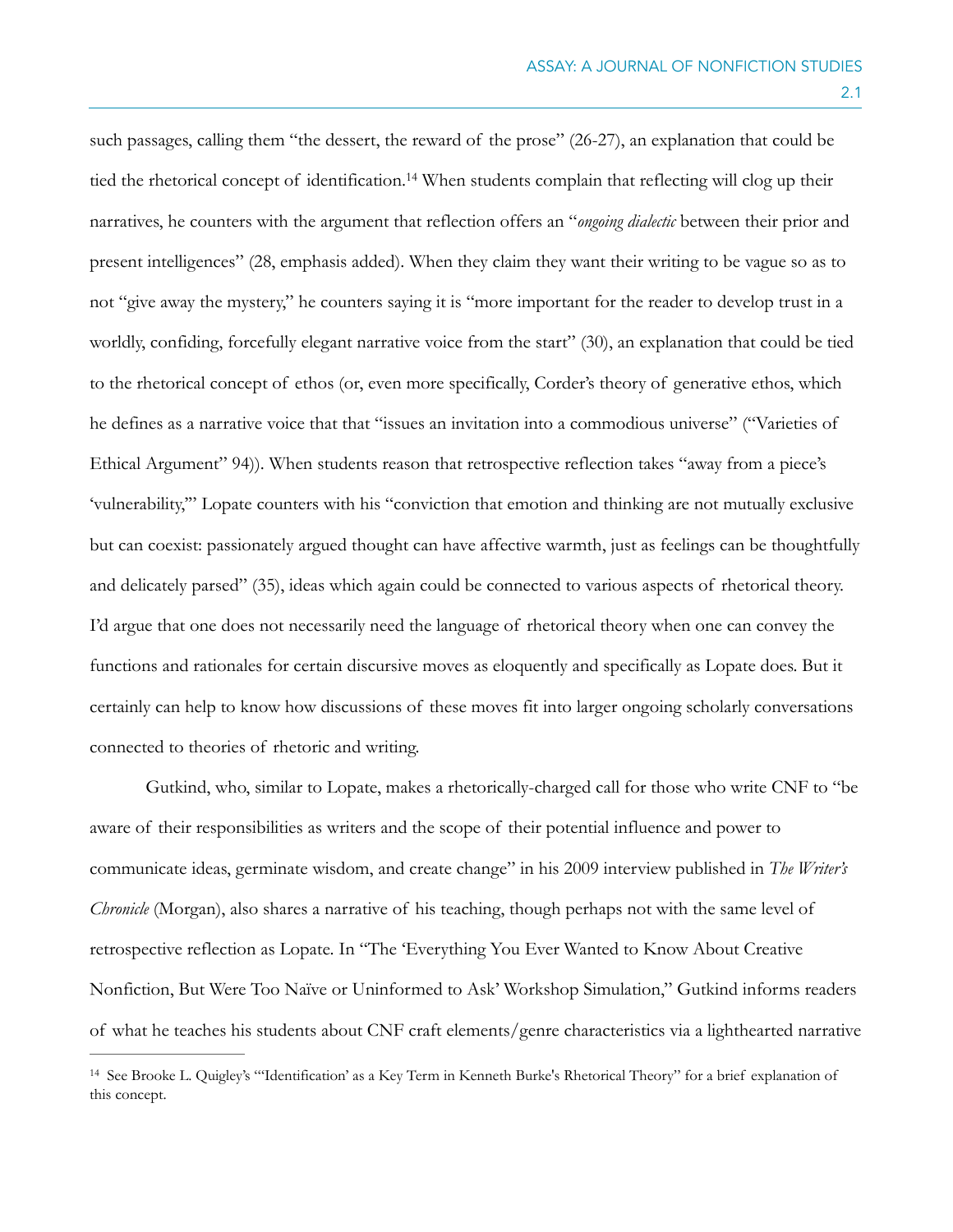illustrating conversations that might take place on the first day of one of his workshops. Here's an excerpt from that text covering most of his main ideas:

> "OK?" I ask. "Does everybody understand? The building blocks are scenes. The scenes aren't scenes unless they have a beginning and an end. Something has to happen. Information—the reporting—is embedded in the scenes and between the scenes. That's the rhythm and that's the dance, whether it is an essay or book chapter or even the entire book. OK?" I repeat.

"Yes," they say.

"Are you ready to go home?" I ask, even louder.

"Yes," they yell.

"No," I tell them. "You haven't learned the 'F' words. Creative nonfiction won't work until you can use the 'F' words." (179)

The "F" words in question here are "framing"—"organising by time and shape" and "focus"— "organising by meaning and content." He ends this short work that provides little in terms of pragmatic strategies for the teaching of CNF making the claim that "when you put it all together . . . [y]ou get creative nonfiction: story and information, style and substance, frame and focus. That's all there is to it" (180). This comes from the one of only two representative chapters on CNF in *The Handbook of Creative Writing* (the other covering the conventions of memoir), which is unfortunate (1) because he refers to what he's doing as a "workshop simulation," which reduces the concept of a CNF workshop to one where the teacher recites rudiments and the students accept them without question (which might be fun to read but is actually hard to believe), and (2) because would-be CNF teachers and writers are left with little but a to-do list of these genre conventions to share and use but no illustrations of how to share or use them beyond what Gutkind himself does throughout the piece—a move that reinforces his argument of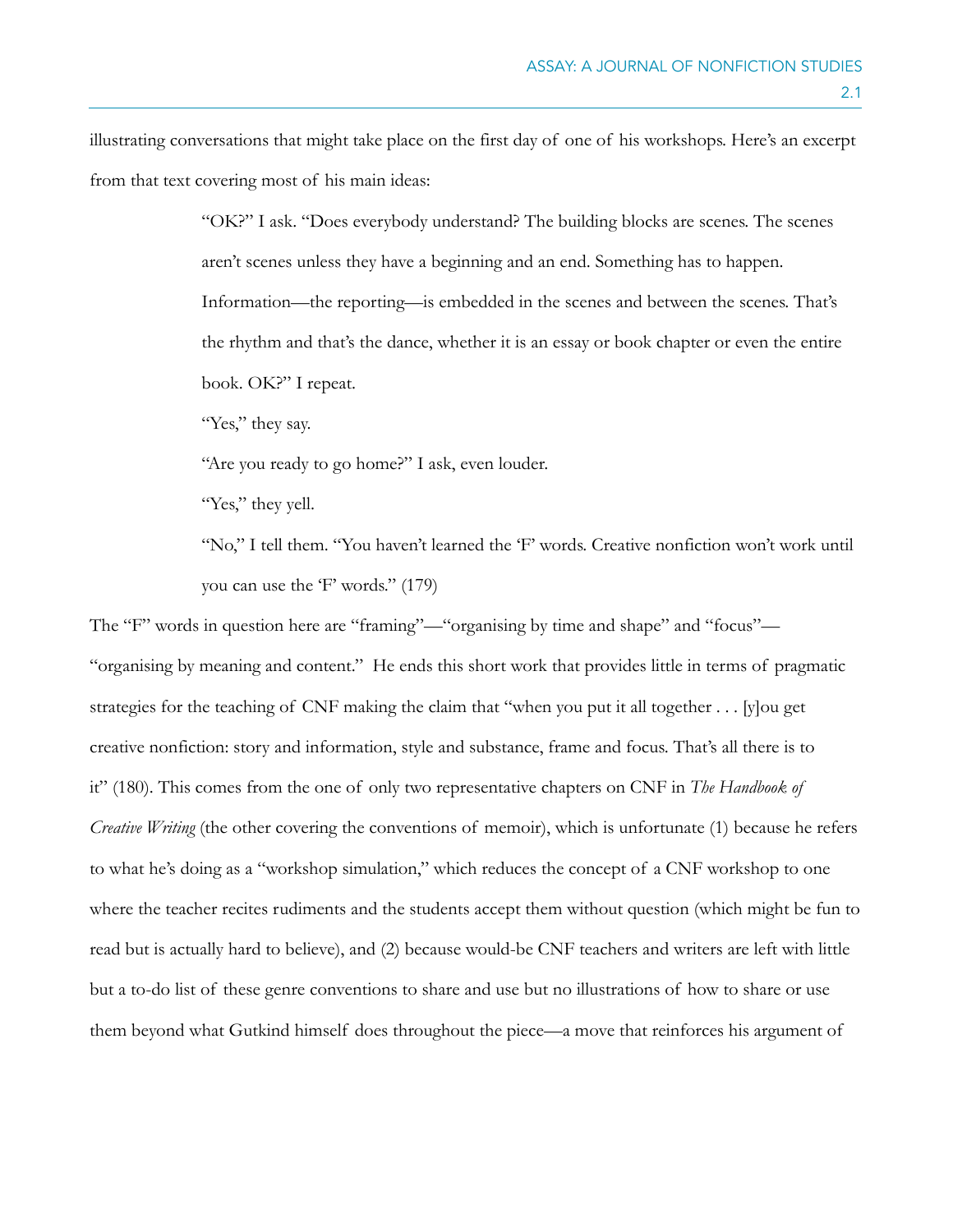"That's all there is to it." Make the moves, create art, and attract readers with prose that "captures [readers'] attention and engages their imagination" (174). Easy as pie, right?<sup>15</sup>

I do not mean to snub Gutkind here; Hesse warns not to do that when he calls uncooperative acts of cross-disciplinary finger pointing "debilitating" ("Who Owns Creative Nonfiction?" 264), and that is not my intention. Gutkind has done so much to popularize CNF both within and beyond the academy. Yet such problematic oversimplified formulas for CNF success appear in many of the craft writings available to students and teachers alike, especially those included in many popular CNF textbooks, as I cover in "Voice, Transformed." This, I think, is related in part to the problem that Lopate describes about creative writing-situated CNF writer-teachers "flying by the seat of our pants, in almost complete ignorance of oratorical and rhetorical terminology" ("The Essay" 59) and that Bishop connects to an under-theorization of the genre and the tendency for creative writers to disregard composition pedagogy and rhetorical theory. It's not as if established CNF writers trained in creative writing classes are poor writers of description. It's not as if they do not know how to thoroughly research any topic of their choosing and write about it in an interesting way that is accessible to a general readership. It's not as if they don't love language and strive to be better practitioners of the written word. Yet there does seem to be a disconnect between creative writing-situated CNF writer-teachers and the study of how to specifically articulate and demystify the ways they and others use language (i.e., rhetoric via stylistics). And there does seem to be a disconnect between that particular group and the understanding of how to contextualize student writing outside of the teacher's personal taste and subject matter (i.e., rhetorical situation). Even when we bring composition studies scholars back into the mix, the sum total of what had been published on these pedagogical issues ultimately provides too small a sample and, therefore, an unclear picture of how CNF instructors actually teach their classes now in the second decade of the twenty-first century—what they

<sup>&</sup>lt;sup>15</sup> In Gutkind's defense, he does go into more detail about these six CNF genre conventions (as well as many other characteristics that he does not cover in this short piece) in his CNF guidebook, *You Can't Make This Stuff Up.* He does not, however, say much else about CNF pedagogy there or elsewhere.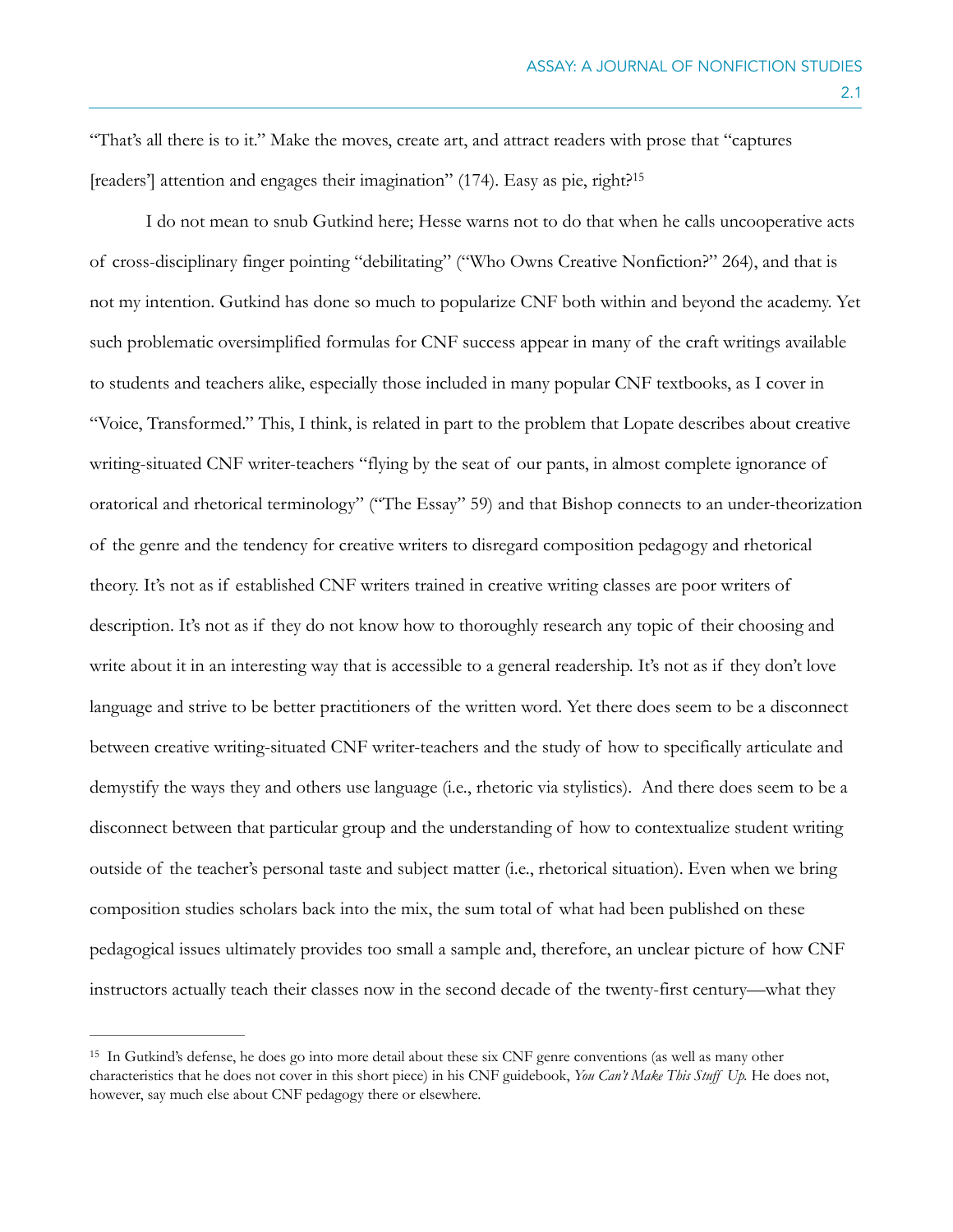emphasize with their students and what outcomes they expect of their students. And those rare published works mostly from a decade ago do not represent the voices of the newest generation of CNF instructors and researchers. 16

## **Moving Forward**

In "Who Owns Creative Nonfiction?," after Hesse expresses his desire for the owner of CNF not be selfish, he problematizes the ownership issue, trying to get to the root of why CNF does not play a bigger role in composition. One reason, he surmises, is that composition privileges academic genres over public genres. Another reason could be that composition does not foreground the subject position of writers as students; instead students are viewed as writers only when in the classroom. Hesse posits that one way to broaden the scope of composition studies and make the discipline more relevant to students would be to teach "writing as craft, as the making of textual artifacts whose maker is important as maker," and he suggests that "articulating a relationship between creative nonfiction and composition studies would help to inscribe that subject position, not as an exclusive one but certainly as a vital one" (263). In contrast, Paul Dawson writes in *Creative Writing and the New Humanities* of the need for the creative writing discipline to move toward what he calls a "sociological poetics," meaning "a poetics which encourages a view of literature [production] as a public intellectual practice, rather than a means for the empowerment of individual identities and subjectivities"  $(204)$ .<sup>17</sup> He wants creative writers to view language as a tool for action with "the ultimate aim of effecting social change, or at least an alteration of public opinion, beyond the refinement of disciplinary knowledge" (201). Essentially, Hesse urges compositionists to look to CNF

<sup>&</sup>lt;sup>16</sup> A number of dissertations written since 2000 deal with the subject of CNF pedagogy to varying degrees (see Bourelle; Cope; Degen; Ellis; Fodrey; Goldthwaite; Grayson; Harris; Sharp).

<sup>&</sup>lt;sup>17</sup> While Dawson does take into account the teaching of creative writing in America, it is important to note that he writes from an Australian higher education perspective and is, therefore, responding to a markedly different pedagogical context. Additionally, Dawson does not cover the teaching of CNF as a creative writing genre taught in Australia nor does he engage directly with American scholars like Hesse in the book, but this does not make the concept of "sociological poetics" any less compelling to the teaching of CNF.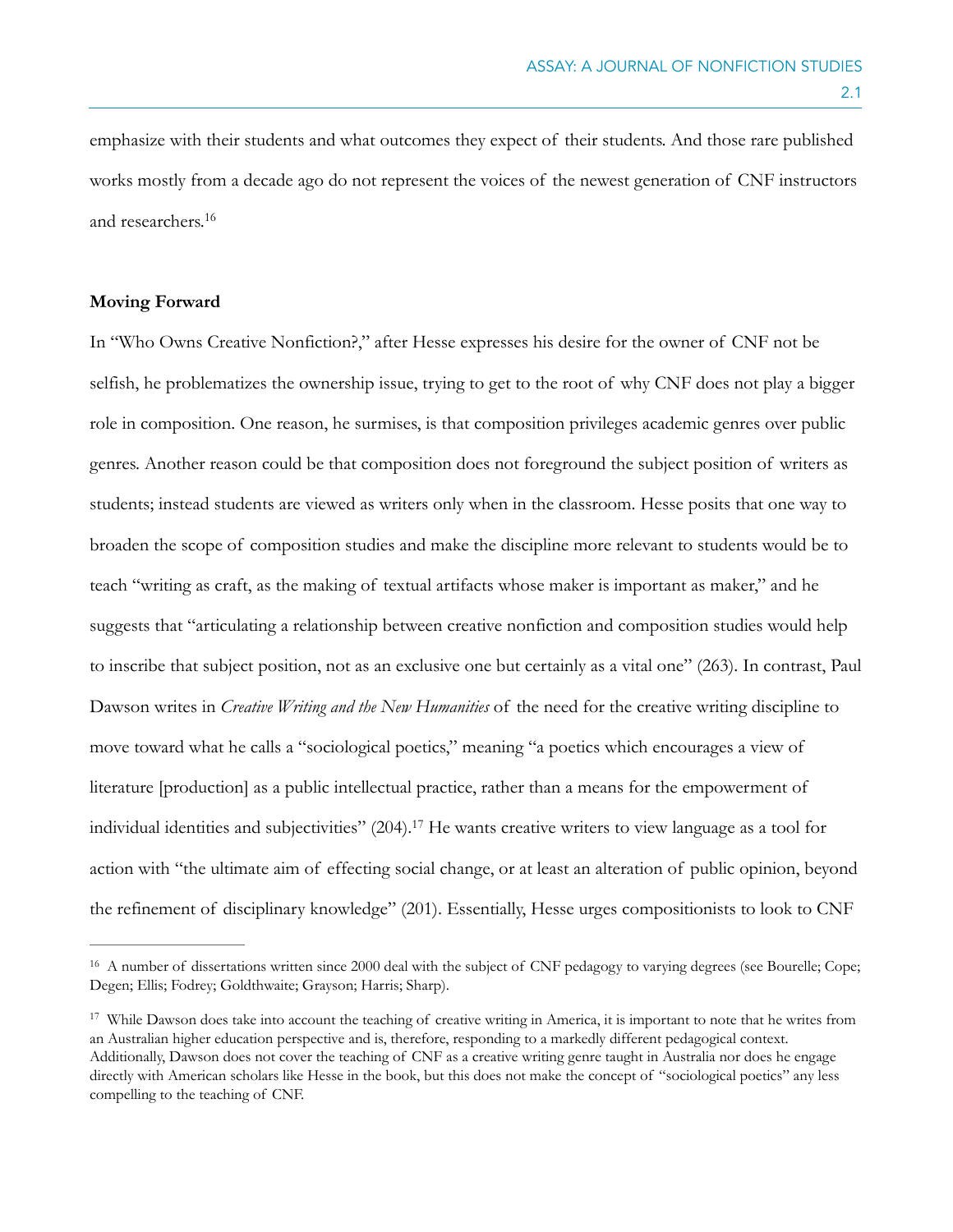for greater awareness of how to teach students to construct powerful texts and *be* writers who write for the sake of writing, while Dawson urges creative writers to develop greater awareness of the rhetorical situations they enter when they write (although he explains this in terms of literary criticism and not rhetoric, per se). Hesse wants those in composition studies to move closer toward the individualist subject position (i.e., writer as writer), and Dawson wants those in creative writing to move away from it (i.e., writer as public intellectual).

I believe these two views of the twenty-first century writer in particular can and already do converge in the critical expressivist writing space first defined by Gradin and furthered in various ways by scholars who have connected the personal to the critical and rhetorical functions and attributes of CNF writing over the last two decades, most recently in *Assay* and in Tara Roeder and Roseanne Gatto's 2015 *Critical Expressivism: Theory and Practice for the Composition Classroom.*<sup>18</sup> Yes, most CNF pedagogical scholarship has been about how to bring CNF into the composition classroom, and, therefore, the lens through which most CNF pedagogy has been described and analyzed has been a rhetorical one by default. Even though there are many aspects of the teaching of CNF specific to creative writing, I argue that this trend of reliance on relevant aspects of composition theory and rhetorical theory is one that should continue as we work to locate and articulate fused pedagogies and best teaching practices. There is no need for CNF pedagogical scholarship to start anew when composition studies offers such a strong historical and epistemological foundation from which to build contemporary CNF writing praxes. CNF writing as an area of academic study has benefitted from and, in fact, has been shaped by these scholars whose largely critical expressivist pedagogical approaches I have brought together in this article.

<sup>&</sup>lt;sup>18</sup> With chapters on the teaching of memoir and personal essay as genres that have the potential to help students connect personal experiences with bigger social, cultural, historical, political, environmental, etc. concerns, I argue that *Critical Expressivism* (which advances arguments made in *Romancing Rhetorics*) is certainly relevant to CNF teachers even if the book is written for an audience of composition studies teachers and the term "creative nonfiction" is only mentioned three times in 316 pages. Other tangentially relevant texts: Barbara Kamler's 2001 *Relocating the Personal: A Critical Writing Pedagogy* and Danita Berg and Lori May's 2015 edited collection *Creative Composition: Inspiration and Techniques for Writing Instruction.*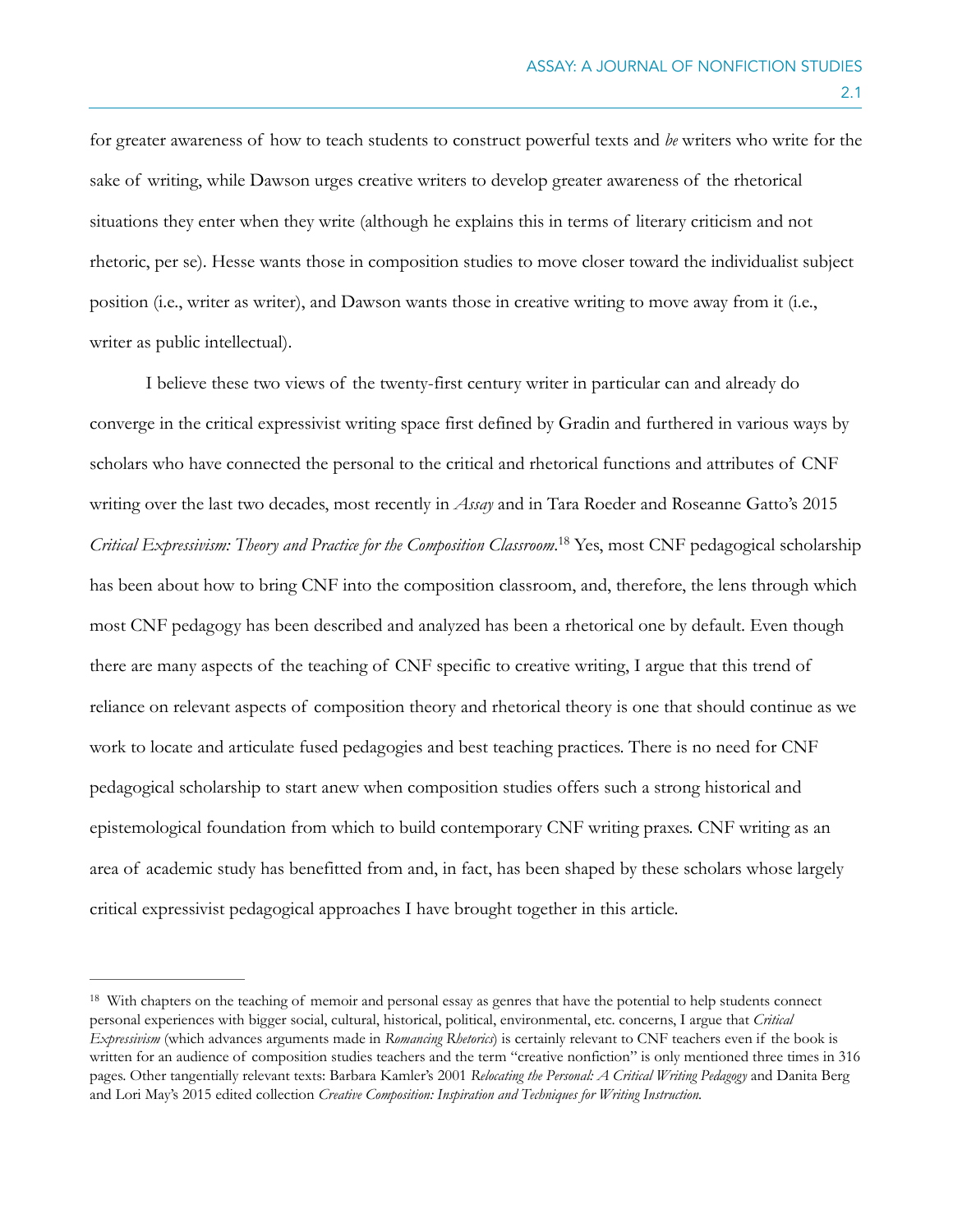A publication space now exists for conversations that place nonfiction first—not privileging nonfiction as part of creative writing, literary studies, or composition studies but showcasing CNF as a genre that gets taught in different places in different ways with people of different disciplinary backgrounds in different institutional spaces. So, in light of this, what CNF pedagogical scholarship is needed? More than anything else we need diverse voices from within diverse writing programs (and across diverse cultural backgrounds) about the teaching of CNF at both the undergraduate and graduate levels. We need qualitative research conducted in CNF classes to study the rhetorical practices of CNF teaching and writing communities, research that works to better understand the impetus behind and studentlearning effects of certain teaching methods, invention/craft activities, assignment types, and workshop approaches. We need to understand how to best assess what can at times be intensely personal writing. As more MFA and PhD programs require creative writing pedagogy courses, we need to understand how to best train graduate students to teach CNF specifically, which means figuring out how to articulate the similarities and differences among the teaching of poetry, fiction, academic discourse, CNF, and other commonly taught genres across English studies. The recent surge in creative writing studies scholarship signals an opportune moment for those deeply invested in the past, present, and future of CNF regardless of disciplinary affiliation—to frame our goals for its teaching, study, and practice. This is indeed an exciting time to be working in and with the limitless potential of this expansive genre.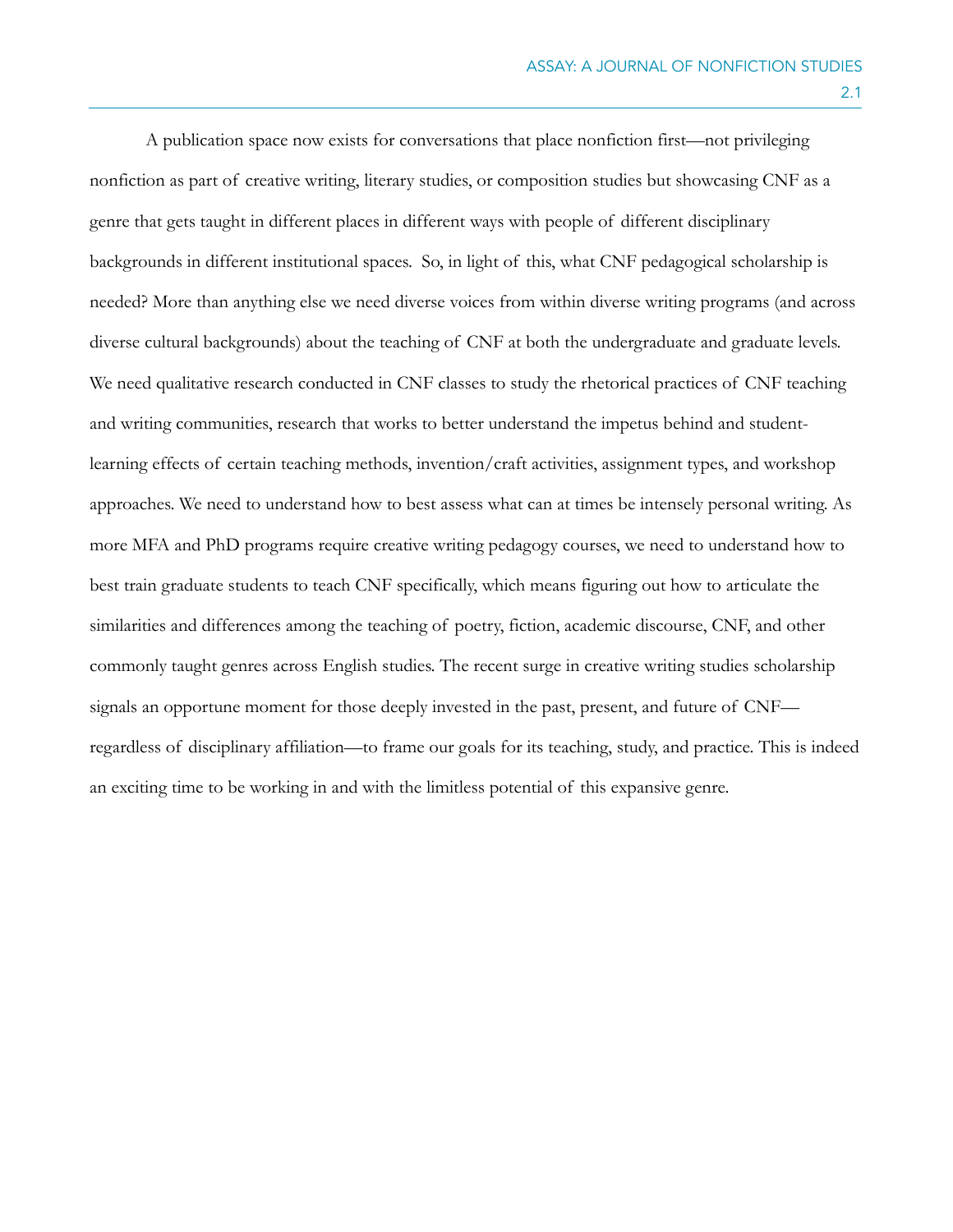## Works Cited

- Anderson, Chris, ed. *Literary Nonfiction: Theory, Criticism, Pedagogy*. Carbondale: Southern Illinois UP, 1989. Print.
- *Style as Argument: Contemporary American Nonfiction*. Carbondale, IL: Southern Illinois UP, 1987. Print.

Association of Writers and Writing Programs. "Guide to Writing Programs." *AWP*, n.d. Web.

- Berg, Danita, and Lori A. May, eds. *Creative Composition: Inspiration and Techniques.* Bristol, UK: Multilingual Matters, 2015. Print.
- Bishop, Wendy . "Suddenly Sexy: Creative Nonfiction Rear-ends Composition." *College English* 65.3 (2003): 257-75. Web. 27 January 2009.

— *Teaching Lives: Essays and Stories.* Logan: Utah State UP, 1997. Print.

- Bloom, Lynn Z. "Creative Nonfiction, Is There Any Other Kind?" *Teaching Advanced Composition: Why and How.* Ed. Katherine H. Adams and John L. Adams. Portsmouth, NH: Heinemann, 1991. 249-65. Print.
- Bourelle, Andrew. "Creative Nonfiction in the Composition Classroom." Diss. U of Nevada, Reno, 2009. Web. 20 August 2012.
- Britton, James, et al. *The Development of Writing Abilities (11-18*). London: MacMillan Education, 1975. Print.
- Brooke, Robert. "Teaching 'Rhetoric: The Essay.'" *Assay: A Journal of Nonfiction Studies* 1.1 (2014): np. Web. 4 Jan. 2015.
- Cope, Suzanne. "Teaching Creative Nonfiction: Influences, Pedagogy, and Attitudes of Teachers of Adults." Diss. Leslie U, 2012. Web. 20 August 2012.

Corder, Jim W. "Hoping for Essays." Anderson. 301-14.

— "Varieties of Ethical Argument, with Some Account of the Significance of Ethos in the Teaching of Composition." *Pursuing the Personal in Scholarship, Teaching, and Writing: Selected Essays of Jim W. Corder*. Ed. James S. Baumlin and Keith D. Miller. Urbana, IL: NCTE, 2004. 60-101. Print.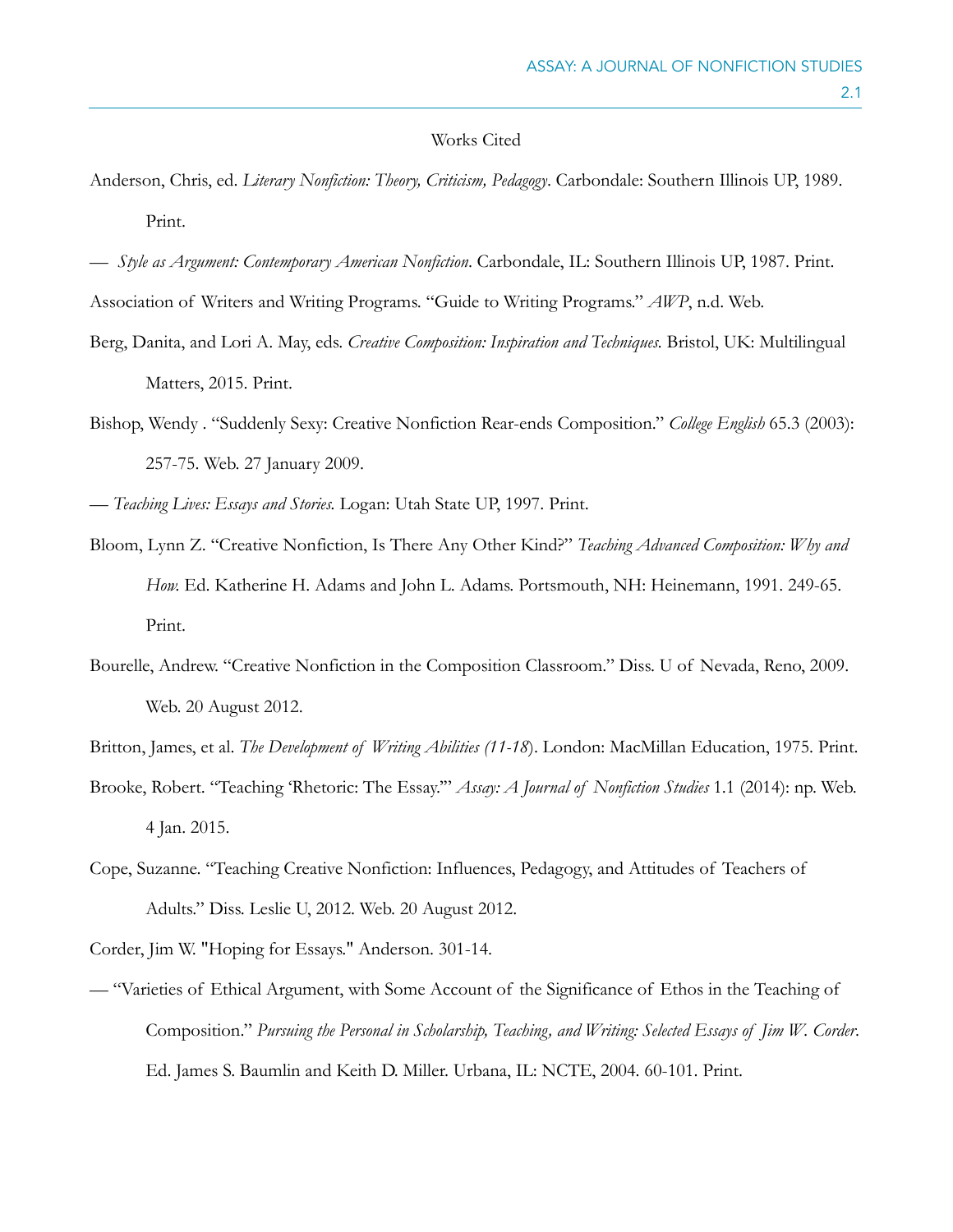D'Agata, John, and Jim Fingal. *The Lifespan of a Fact.* New York: Norton, 2012. iBook file.

Dawson, Paul. *Creative Writing and the New Humanities*. New York: Routledge, 2005. Print.

Degan, Michael Edward. "The Rhetoric of the Micro Essay." Diss. U of Texas, Dallas, 2007. Web. 20 August 2012.

Elbow, Peter. "'Personal Writing' and 'Expressivism' as Problem Terms." Roeder and Gatto, 15-32.

- Ellis, Erik. "Recovering a Lost Genre: The Essay." Diss. U of Arizona, 2008. Web. 20 August 2012.
- Fodrey, Crystal N. "Teaching Undergraduate Creative Nonfiction Writing: A Rhetorical Enterprise." Diss. U of Arizona, 2014. Print.
- "Voice, Transformed: The Potentialities of Style Pedagogy in the Teaching of Creative Nonfiction." *The Centrality of Style*. Ed. Star Medzerian Vanguri and Michael Duncan. Anderson, SC: Parlor P, 2013. 239-58. Print.
- Frey, James. *A Million Little Pieces.* New York: Anchor, 2004. Print.
- Goldthwaite, Melissa A. "Writing and Reading Selves in Context: Rhetorical Functions of the Personal Essay in Composition Studies." Diss. The Ohio State U, 2001. Web. 5 September 2012.
- Gornick, Vivian. *The Situation and the Story: The Art of Personal Narrative.* New York: Farrar, Straus and Giroux, 2001. Print.
- Gradin, Sherrie L. *Romancing Rhetorics: Social Expressivist Perspectives on the Teaching of Writing*. Portsmouth: Heinemann, 1995. Print.
- Grayson, Isabel. "Creative Nonfiction: Chasing Its Own Tale." Diss. City U of New York, 2010. Web. 20 August 2012.
- Gutkind, Lee. "The 'Everything You Ever Wanted to Know About Creative Nonfiction, But Were Too Naïve or Uninformed to Ask' Workshop Simulation." *The Handbook of Creative Writing.* Ed. Steve Earnshaw. Edinburgh: U of Edinburg P, 2007. 176-82. Print.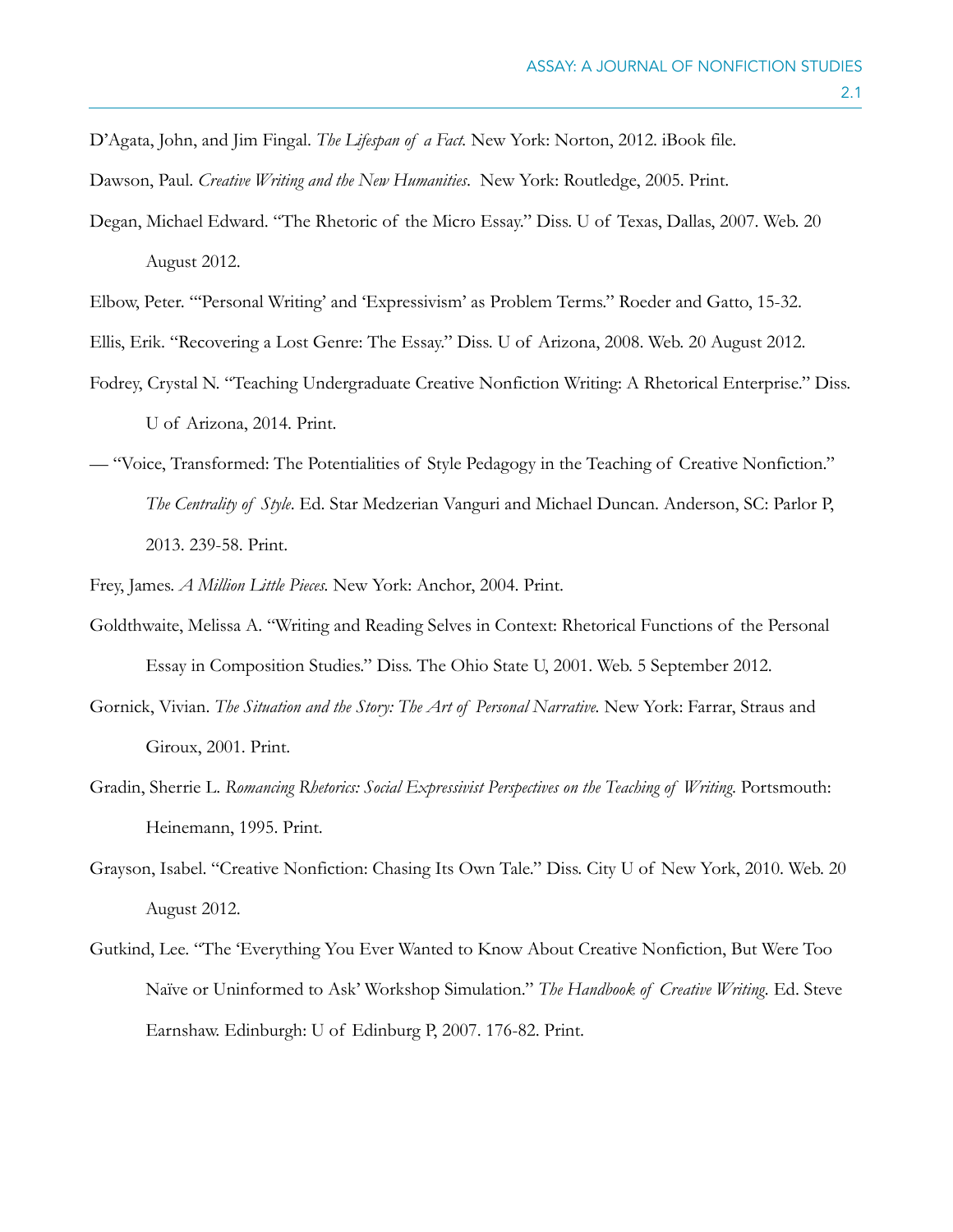- *You Can't Make This Stuff Up: The Complete Guide to Writing Creative Nonfiction from Memoir to Literary Journalism and Everything in Between.* Boston: Da Capo P, 2012. Print.
- Harris, Rochelle. "Encouraging Emergent Moments: The Personal, Critical, and Rhetorical in the Writing Classroom." *Pedagogy* 4.3 (2004): 401-18. Web. 10 Jan. 2013.
- "Rhetorical Exigencies: Essays at the Intersections of Rhetoric and Composition, Creative Nonfiction, and Critical Pedagogy. Diss. U of Nebraska, 2005. Web. 20 August 2012.
- Hartsock, John C. *A History of American Literary Journalism: The Emergence of a Modern Narrative Form.* Amherst, MA: U of Massachusetts P, 2000. Print.

Heilker, Paul. *The Essay: Theory and Pedagogy for an Active Form*. Urbana, IL: NCTE, 1996. Print.

- Hesse, Douglas. "The Place of Creative Nonfiction." *College English* 65.3 (2003): 237-41. Web. 27 January 2009.
- - . "Who Owns Creative Nonfiction?" *Beyond Postprocess and Postmodernism: Essays on the Spaciousness of Rhetoric.* Ed: Theresa Enos and Keith D. Miller*.* Mahwah: Erlbaum, 2003. 251-66. Print.

Kamler, Barbara. *Relocating the Personal: A Critical Writing Pedagogy*. New York: SUNY P, 2001. Print.

Kirklighter, Cristina. *Traversing the Democratic Borders of the Essay.* New York: SUNY P, 2002. Print.

Lazar, David, ed. *Truth in Nonfiction: Essays.* Iowa City: U of Iowa P, 2008. Kindle file.

- Lopate, Philip, ed. The Art of the Personal Essay: An Anthology from the Classical Era to the Present. New York: Anchor, 1995. Print.
- "Reflection and Retrospection: A Pedagogic Mystery Story." *To Show and To Tell: The Craft of Literary Nonfiction*. New York: Free P, 2013. 26-44. Print.

Martin, Celest. "Not Just Another Pretty Classroom Genre: The Uses of Creative Nonfiction in the Writing Major." *What We Are Becoming: Developments in Undergraduate Writing Majors.* Ed. Greg Gilbertson and Thomas A. Moriarty. Logan: Utah State UP, 2010. 225-42. Print.

<sup>— &</sup>quot;The Essay: Exploration or Argument." *Creative Nonfiction* 41 (2011): 58-59. Print.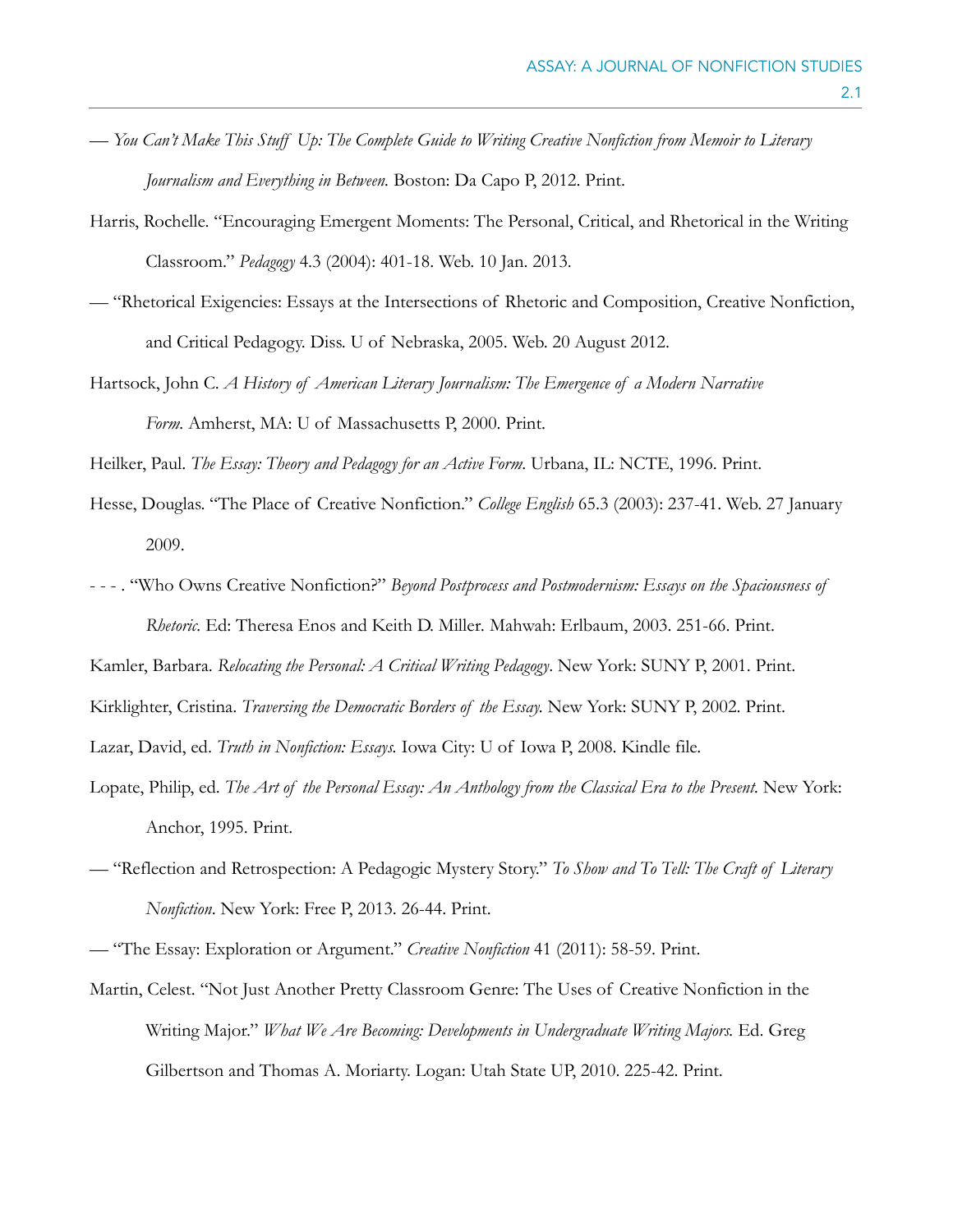McCaughey, Jessica. "That Snow Simply Didn't Fall: How (and Why) to Frame the Personal Essay as a Critical Inquiry into Memory in the First-Year Writing Classroom." *Assay: A Journal of Nonfiction Studies* 1.2 (2015): np. Web. 1 June 2015.

Morgan, Sam. "An Interview with Lee Gutkind." *The Writers Chronicle* 42.2 (2009). Web. 10 May 2010.

- Peary, Alexandria, and Tom C. Hunley, eds. *Creative Writing Pedagogies for the Twenty-First Century*. Carbondale: Southern Illinois UP, 2015. Print.
- Pope, Mary. "The Teacher as Hostess: Celebrating the Ordinary in Creative Nonfiction Workshops." *Pedagogy: Critical Approaches to Teaching Literature, Language, Composition, and Culture* 5.1 (2005): 105-07. Web. 5 May 2013.
- Quigley, Brooke L. "'Identification' as a Key Term in Kenneth Burke's Rhetorical Theory." *American Communication Journal* 1.3 (1998). Web. 16 June 2015.
- Ritter, Kelly. "Professional Writers/Writing Professionals: Revamping Teacher Training in Creative Writing Ph. D. Programs." *College English* 64.2 (2001): 205-27. Web. 15 March 2009.
- - ., and Stephanie Vanderslice, eds. *Can It Really Be Taught? Resisting Lore in Creative Writing Pedagogy*. Portsmouth: Boynton/Cook, 2007. Print. Roeder, Tara and Roseanne Gatto, eds. *Critical Expressivism: Theory and Practice in the Composition* 
	- *Classroom.* Fort Collins, CO: The WAC Clearinghouse, 2015. Web. 20 May 2015.
- Root, Robert L., Jr. "Naming Nonfiction (a Polyptych)." *College English* 65.3 (2003): 242-56. Web. 27 January 2009.
- *The Nonfictionist's Guide: On Reading and Writing Creative Nonfiction.* Lanham: Rowman & Littlefield, 2008. Print.
- —"Variations on a Theme of Putting Nonfiction in Its Place." *Pedagogy: Critical Approaches to Teaching Literature, Language, Composition, and Culture* 4.2 (2004): 289-95. Print.